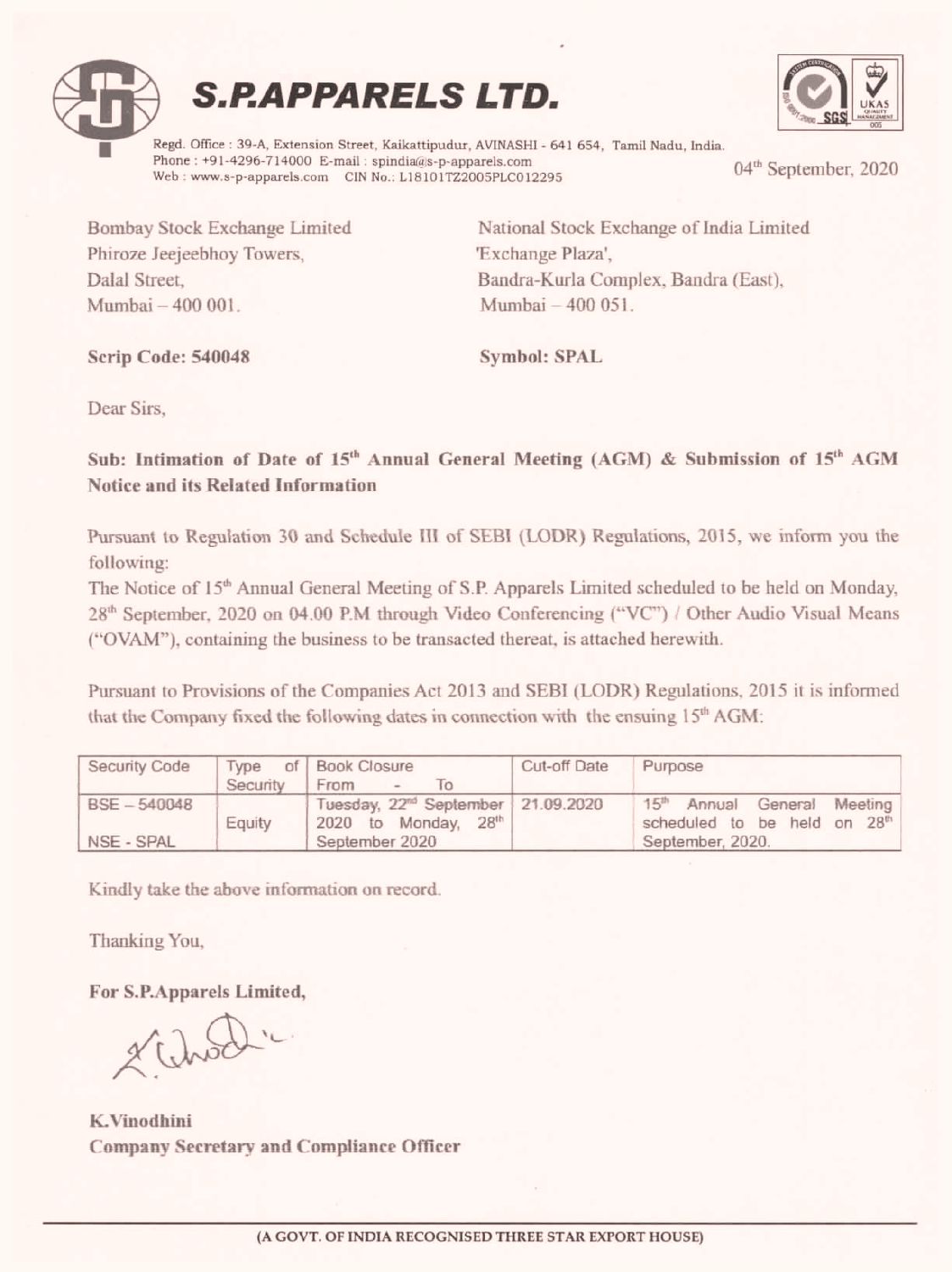# **NOTICE**

NOTICE is hereby given that the Fifteenth Annual General Meeting of the Shareholders of the Company will be held on Monday, the 28th day of September, 2020 at 04.00 p.m. through Video Conferencing ("VC") / Other Audio Visual Means ("OAVM") to transact the following business:

# **ORDINARY BUSINESS:**

- 1. To receive, consider and adopt the Standalone & Consolidated Audited Financial Statements including Statement of Profit and Loss (including other comprehensive income), the Statement of Cash Flows and the Statement of changes in Equity for the financial year ended 31st March, 2020, the Balance Sheet as at that date together with the Reports of the Board of Directors and the Auditors thereon.
- 2. To appoint a Director in the place of Mr.S.Chenduran (DIN: 03173269) who retires by rotation and being eligible offers himself for re-appointment.

## **SPECIAL BUSINESS:**

3. To consider and if thought fit, to pass the following resolution as a Special Resolution:

RESOLVED THAT pursuant to the provisions of Sections 149, 150, 152 and 160, read with Schedule IV and other applicable provisions, if any, of the Companies Act, 2013 read with the Companies (Appointment and Qualification of Directors) Rules, 2014and the applicable provisions of the SEBI (Listing Obligations and Disclosure Requirements) Regulations, 2015 ("Listing Regulations") (including any statutory modification(s) or re-enactment thereof for the time being in force) and as per the recommendation of the Nomination and Remuneration Committee, Mr.A.S.Anandkumar (DIN : 00058292), who has given his consent for re-appointment and has submitted a declaration that he meets the criteria of Independence under Section 149(6) of the Companies Act, 2013 read with Regulation 16(1)(b) of Listing Regulations, as amended from time to time, and whose name is included in the databank as required under Rule 6 of the Companies (Appointment and Qualification of Directors) Rules, 2014 and who is eligible for re-appointment for a second term under the provisions of the Companies Act, 2013 and Rules made thereunder and Listing Regulations and in respect of whom the Company has received a notice in writing under Section 160 from a member proposing him candidature for the office of Director, be and is hereby re-appointed as an Independent Director of the Company for the second term of 5(five) consecutive years effective from 13th November 2020, and whose term shall not be subject to retirement by rotation.

RESOLVED FURTHER THAT pursuant to Regulation 17(1A) of the SEBI (Listing Obligations and Disclosure Requirements) (Amendment) Regulations, 2015, the consent of the members of the Company be and is hereby accorded to continue the Directorship of Mr.A.S.Anandkumar (DIN : 00058292) who will attain the age of 75 (seventy five) years on 10th July 2022, as an Independent Director of the Company till the expiry of his term of office.

RESOLVED FURTHER THAT the Board of Directors of the Company be and are hereby authorised to do all necessary acts and take all such Steps as may be necessary, proper or expedient to give effect to this resolution.

4. To consider and if thought fit, to pass the following resolution as an Ordinary Resolution:

RESOLVED THAT pursuant to the provisions of Section 196, 197, 198, 203, Schedule V and other applicable provisions, if any, of the Companies Act, 2013 read with Companies (Appointment and Remuneration of Managerial Personnel) Rules, 2014 (including any statutory modification(s) or re-enactment thereof for the time being in force) and pursuant to the provisions of the Articles of Association of the Company, the consent of the Company be and is hereby accorded to re-appoint Mr.P.Sundararajan (DIN: 00003380) as Chairman and Managing Director of the Company for a period of 5 (five) years and payment of remuneration for a period of 3 years with effect from 21st November 2020 on the following terms and conditions, as recommended and approved by the Nomination and Remuneration Committee and the Audit Committee at their respective meetings held on 2nd September, 2020;

**Salary :** 10,00,000/- (Rupees Ten Lakhs only) per month plus other employee benefits of the Company.

**Commission on net profits :** Not exceeding 1 (one) percent of net profits in an accounting year of the Company **s**ubject to availability of profit.

## **Perquisites :**

In addition to the salary and commission, the Chairman and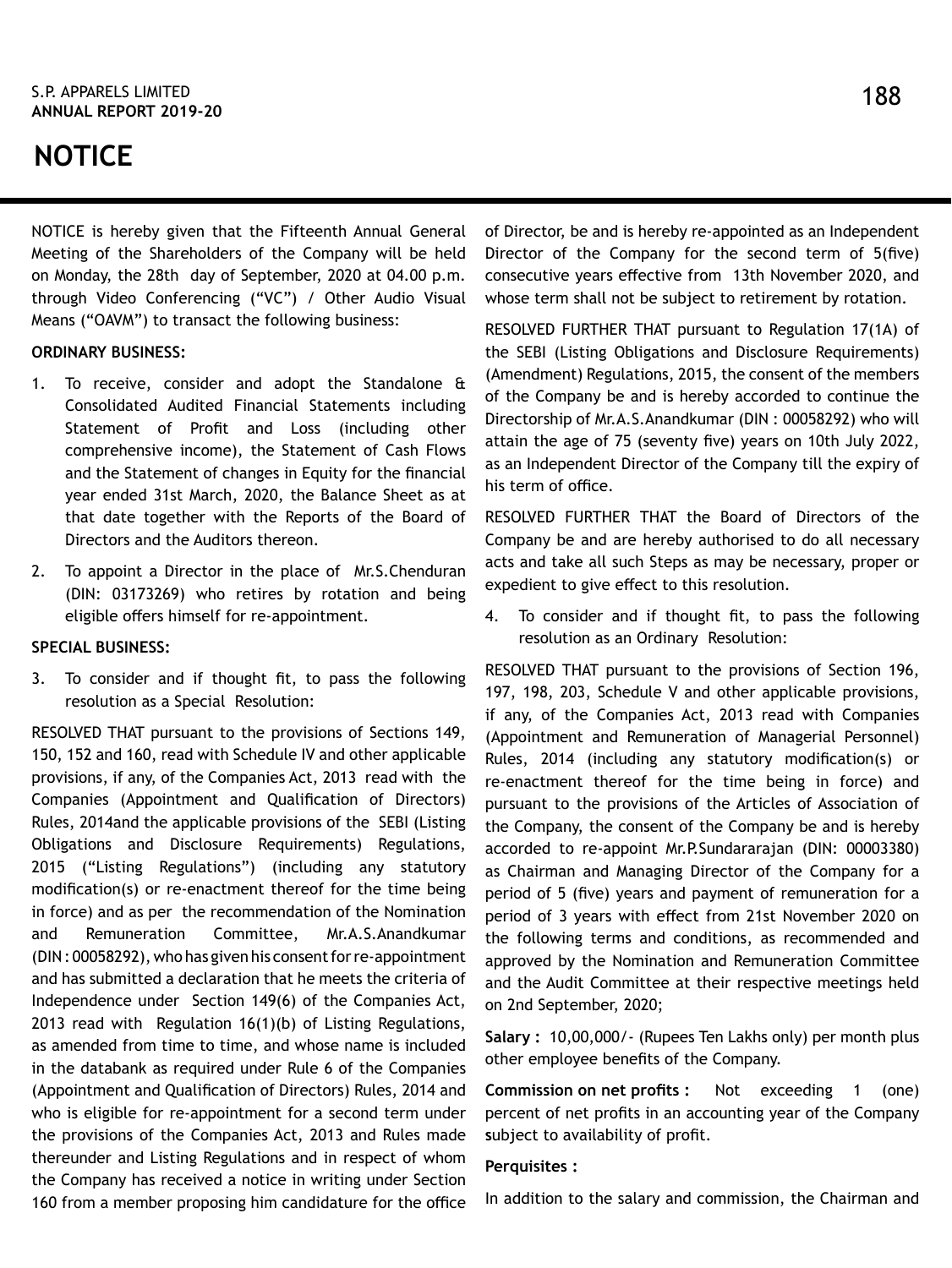Managing Director shall also be entitled to the following perquisites and benefits:

(a) Company maintained car with driver for official and personal use

(b) Free landline telephone/ broadband facility at residence and mobile telephone facility.

(c) Contribution to Provident Fund, Superannuation Fund or Annuity Fund and Gratuity as per the rules of the Company.

(d) Leave and encashment of unavailed leave as per the rules of the Company.

(e) Reimbursement of entertainment expenses actually and properly incurred in the course of business of the Company

RESOLVED FURTHER THAT in the event of loss or inadequacy of profits in any financial year, the above remuneration shall be payable as minimum remuneration to Mr.P.Sundararajan (DIN: 00003380) Chairman and Managing Director, as specified in Schedule V of the Companies Act, 2013 (as amended).

RESOLVED FURTHER THAT the Board of Directors (including its committees thereof) be and are hereby authorized to alter and vary the terms of re-appointment and/or remuneration payable to Mr.P.Sundararajan (DIN: 00003380) Chairman and Managing Director, as it may deem fit, proper and necessary, subject to the same not exceeding the above limits.

RESOLVED FURTHER THAT Mr.P.Sundararajan (DIN: 00003380) shall not be entitled to receive sitting fees for attending the meetings of the Board of Directors or any Committees thereof.

RESOLVED FURTHER THAT the Board of Directors be and are hereby severally authorized to take all such steps as may be necessary and/or give such directions as may be necessary, proper or expedient to give effect to the above resolution without being required to seek any further consent or approval of the members and the members shall be deemed to have given their approval thereto expressly by the authority of this resolution.

5. To consider and if thought fit, to pass the following resolution as an Ordinary Resolution:

RESOLVED THAT pursuant to the provisions of Section 196, 197, 198, 203, Schedule V and other applicable provisions, if any, of the Companies Act, 2013 read with Companies (Appointment and Remuneration of Managerial Personnel) Rules, 2014 (including any statutory modification(s) or re-enactment thereof for the time being in force) and pursuant to the provisions of the Articles of Association of the Company, the consent of the Company be and is hereby accorded to re-appoint Mrs.S.Latha (DIN: 00003388) as Executive Director of the Company for a further period of 5 (five) years and payment of remuneration for a period of 3 years with effect from 16th August 2021 on the following terms and conditions, as recommended and approved by the Nomination and Remuneration Committee and the Audit Committee at their respective meetings held on 2nd September, 2020 and shall be liable to retire by rotation;

**Salary :** 6,00,000/- (Rupees Six Lakhs only) per month plus other employee benefits of the Company.

**Commission on net profits :** Not exceeding 1 (one) percent of net profits in an accounting year of the Company **s**ubject to availability of profit.

## **Perquisites :**

In addition to the salary and commission, the Executive Director shall also be entitled to the following perquisites and benefits:

(a) Company maintained car with driver for official and personal use

(b) Free landline telephone/ broadband facility at residence and mobile telephone facility.

(c) Contribution to Provident Fund, Superannuation Fund or Annuity Fund and Gratuity as per the rules of the Company.

(d) Leave and encashment of unavailed leave as per the rules of the Company.

(e) Reimbursement of entertainment expenses actually and properly incurred in the course of business of the Company

RESOLVED FURTHER THAT in the event of loss or inadequacy of profits in any financial year, the above remuneration shall be payable as minimum remuneration to Mrs.S.Latha (DIN: 00003388) Executive Director, as specified in Schedule V of the Companies Act, 2013 (as amended).

RESOLVED FURTHER THAT the Board of Directors (including its committees thereof) be and are hereby authorized to alter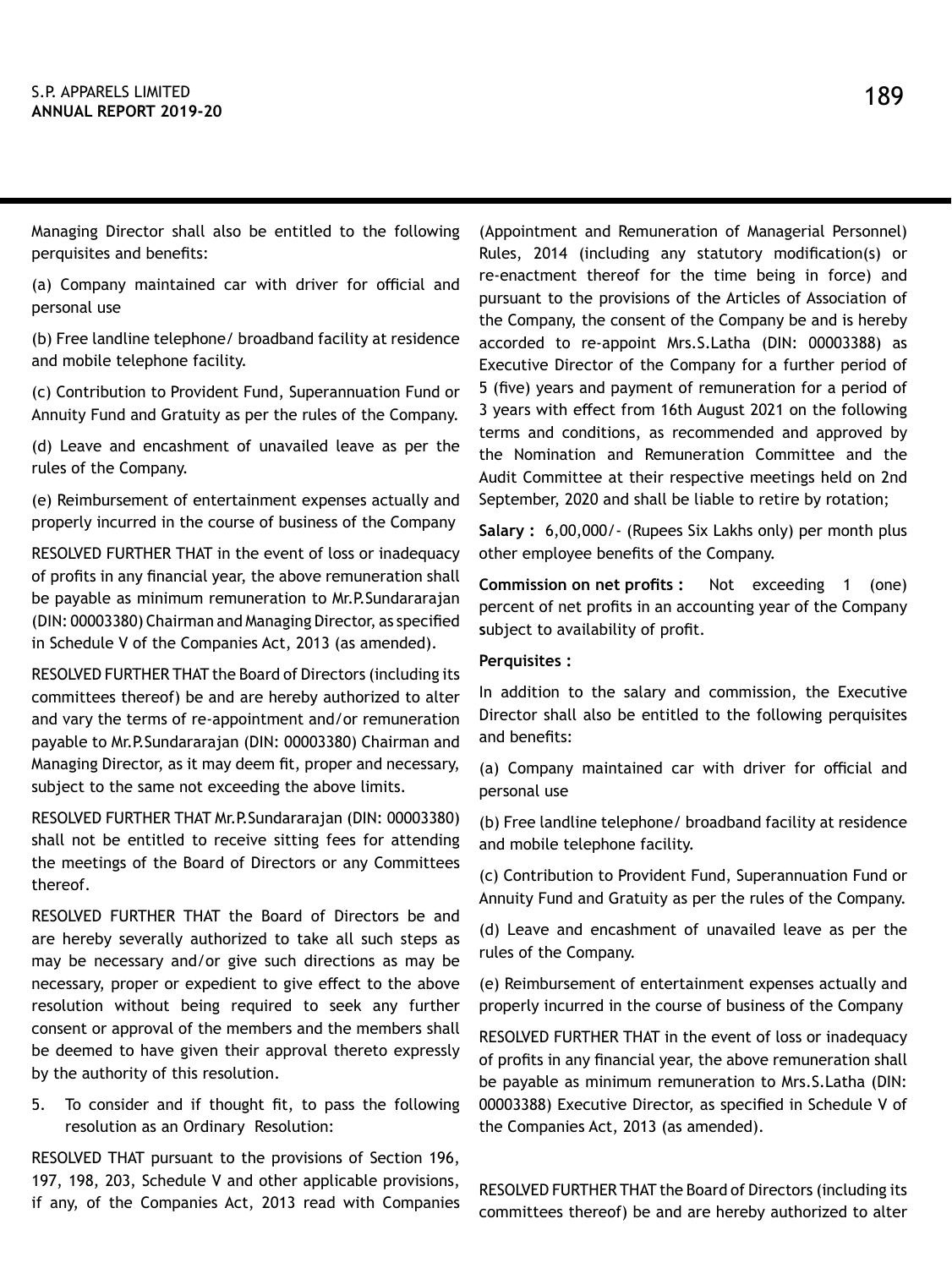and vary the terms of re-appointment and/or remuneration payable to Mrs.S.Latha (DIN: 00003388) Executive Director, as it may deem fit, proper and necessary, subject to the same not exceeding the above limits.

RESOLVED FURTHER THAT Mrs.S.Latha (DIN: 00003388) Executive Director shall not be entitled to receive sitting fees for attending the meetings of the Board of Directors or any Committees thereof.

RESOLVED FURTHER THAT the Board of Directors be and are hereby severally authorized to take all such steps as may be necessary and/or give such directions as may be necessary, proper or expedient to give effect to the above resolution without being required to seek any further consent or approval of the members and the members shall be deemed to have given their approval thereto expressly by the authority of this resolution.

6. To consider and if thought fit, to pass the following resolution as an Ordinary Resolution:

RESOLVED THAT pursuant to the provisions of Sections 149, 150, 152 and 160, read with Schedule IV and other applicable provisions, if any, of the Companies Act, 2013 read with the Companies (Appointment and Qualification of Directors) Rules, 2014 and the applicable provisions of the SEBI (Listing Obligations and Disclosure Requirements) Regulations, 2015 ("Listing Regulations") (including any statutory modification(s) or re-enactment thereof for the time being in force) and as per the recommendation of the Nomination and Remuneration Committee, Mr.C. R. Rajagopal (DIN : 08853688), who was appointed as an additional director at the meeting of the board of directors of the company held on 2nd September, 2020 and who has given his consent for appointment as an independent director of the company and has submitted a declaration that he meets the criteria of Independence under Section 149(6) of the Companies Act, 2013 read with Regulation 16(1)(b) of Listing Regulations, as amended from time to time, and whose name is included in the databank as required under Rule 6 of the Companies (Appointment and Qualification of Directors) Rules, 2014 and who is eligible for appointment under the provisions of the Companies Act, 2013 and Rules made thereunder and Listing Regulations and in respect of whom the Company has received a notice in writing under Section 160 from a member proposing his candidature for the office of Director,

be and is hereby appointed as an Independent Director of the Company for a term of 5(five) consecutive years effective from 2nd September 2020, and whose term shall not be subject to retirement by rotation.

RESOLVED FURTHER THAT the Board of Directors of the Company be and are hereby authorised to do all necessary acts and take all such Steps as may be necessary, proper or expedient to give effect to this resolution.

7. To consider and if thought fit, to pass the following resolution as an Ordinary Resolution:

RESOLVED THAT pursuant to the provisions of Sections 149, 150, 152 and 160, read with Schedule IV and other applicable provisions, if any, of the Companies Act, 2013 read with the Companies (Appointment and Qualification of Directors) Rules, 2014 and the applicable provisions of the SEBI (Listing Obligations and Disclosure Requirements) Regulations, 2015 ("Listing Regulations") (including any statutory modification(s) or re-enactment thereof for the time being in force) and as per the recommendation of the Nomination and Remuneration Committee, Mrs. H. Lakshmi Priya (DIN : 08858643), who was appointed as an additional director at the meeting of the board of directors of the company held on 2nd September, 2020 and who has given her consent for appointment as an independent director (woman director) of the company and has submitted a declaration that she meets the criteria of Independence under Section 149(6) of the Companies Act, 2013 read with Regulation 16(1)(b) of Listing Regulations, as amended from time to time, and whose name is included in the databank as required under Rule 6 of the Companies (Appointment and Qualification of Directors) Rules, 2014 and who is eligible for appointment under the provisions of the Companies Act, 2013 and Rules made thereunder and Listing Regulations and in respect of whom the Company has received a notice in writing under Section 160 from a member proposing her candidature for the office of Director, be and is hereby appointed as an Independent Director of the Company for a term of 5(five) consecutive years effective from 2nd September 2020, and whose term shall not be subject to retirement by rotation.

RESOLVED FURTHER THAT the Board of Directors of the Company be and are hereby authorised to do all necessary acts and take all such Steps as may be necessary, proper or expedient to give effect to this resolution.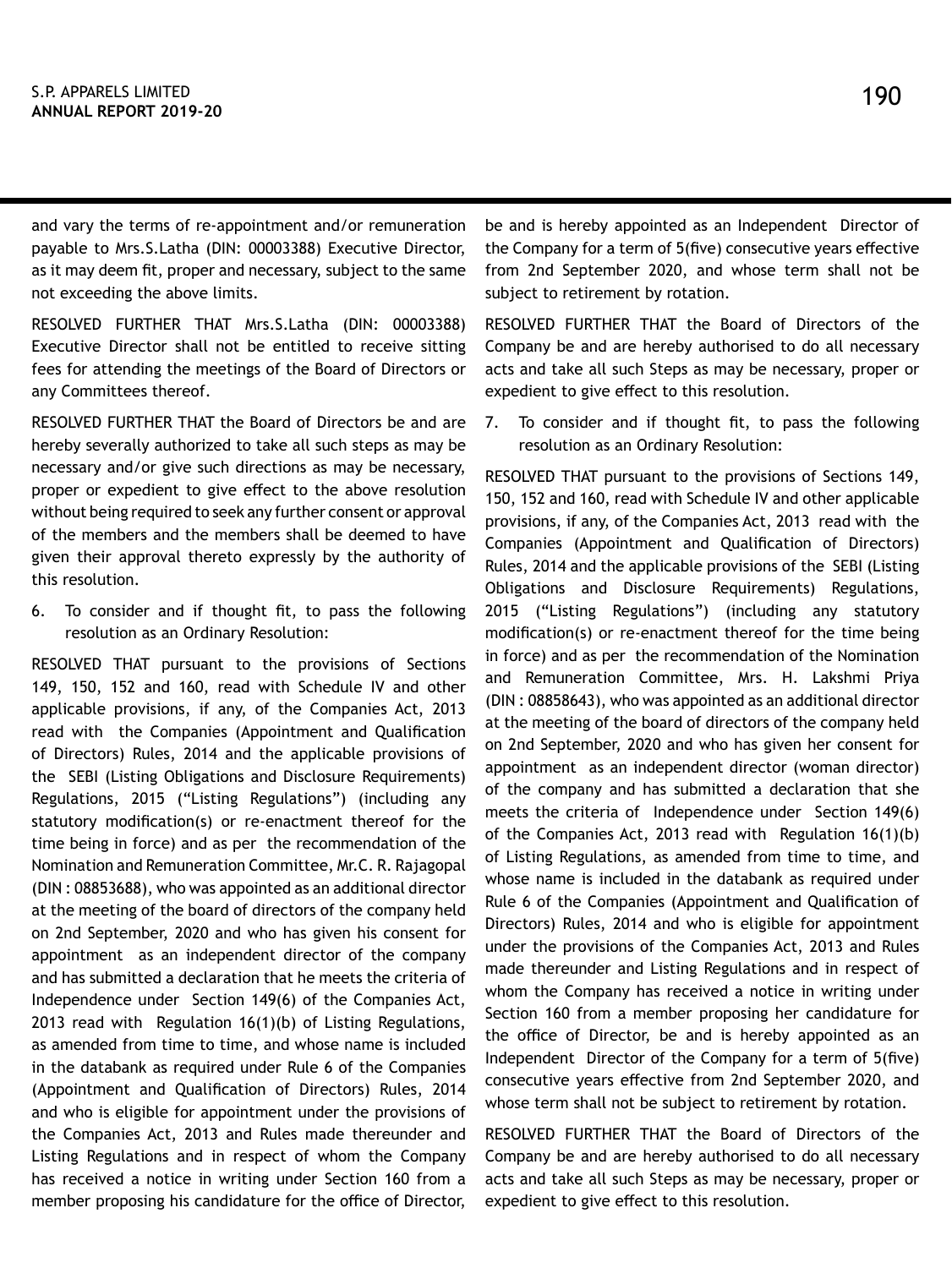# **STATEMENT IN TERMS OF SECTION 102 OF THE COMPANIES ACT, 2013:**

### **ITEM NO. 3**

Mr.A.S.Anand Kumar (DIN : 00058292) was appointed as an Independent Director of the Company for a period of 5 consecutive years effective from 13th November, 2015 and accordingly, the tenure of her office as an Independent Director expires on 12th November, 2020. In accordance with Section 149(10) of the Companies Act, 2013 read with Rule 3 and 6 of the Companies (Appointment and Qualification of Directors) Rules, 2014 and pursuant to the recommendation of the Nomination and Remuneration Committee and on the basis of the outcome of the performance evaluation and being eligible for re-appointment for the second term on passing of a special resolution, the Board of Directors, at their meeting held on 2nd September, 2020, has approved the re-appointment of Mr.A.S.Anand Kumar (DIN : 00058292) as an Independent Director of the Company for a further period of 5 (five) consecutive years with effect from 13th November, 2020, subject to the approval of the members of the Company by means of passing a special resolution.

Mr.A.S.Anand Kumar (DIN : 00058292), being the appointee Independent Director, have expressed his consent for reappointment and has submitted necessary declaration to the effect that he meets the criteria of independence as prescribed under sub-section (6) of Section 149 of the Act and Regulation 16(1)(b) of the SEBI (Listing Obligations and Disclosure Requirements) Regulations, 2015 and that his name is included in the databank as required under Rule 6(3) of the Companies (Appointment and Qualification of Directors) Rules, 2014 and that he is not disqualified from being appointed as Director in terms of Section 164 of the Companies Act, 2013 and not debarred from holding the office of Director by order of the SEBI or any other statutory authority under any laws.

As per Regulation 17(1A) of the SEBI (Listing Obligations and Disclosure Requirements) Regulations, 2015, inter alia, provides that "no listed Company shall appoint a person or continue the directorship of any person as a non-executive director who has attained the age of 75 (seventy five) years unless it is approved by the members by passing a special resolution to that effect". Accordingly, Mr.A.S.Anand Kumar will attain the age of 75 years on 10th July 2022 and hence,

continuation of his directorship beyond the age of 75 years requires the approval of members by way of a special resolution.

Considering his knowledge, qualification, skills and experience and the outcome of the performance evaluation, the Board of Directors is of the opinion that his continued association would be highly beneficial to the Company. In the opinion of the Board, Mr.A.S.Anand Kumar (DIN : 00058292) fulfils the conditions of appointment as specified under the provisions of the Companies Act, 2013 and the SEBI (Listing Obligations and Disclosure Requirements) Regulations, 2015 and he is independent of the management. The disclosure as required under Regulation 36(3) of SEBI (Listing Obligations and Disclosure Requirements) Regulations, 2015 and the Secretarial Standards on General Meetings (SS-2) issued by the ICSI has been annexed and forms part of this notice.

During the tenure of appointment, Mr.A.S.Anand Kumar (DIN : 00058292) shall not be liable to retire by rotation as provided under Section 152(6) of the Companies Act, 2013.

The Company has also received notice under Section 160 of the Companies Act, 2013 from a member proposing his candidature for the office of Independent Director.

Accordingly, the Board of Directors recommends the Special Resolution, as set out in Item No.3 of this notice, for the approval of the members.

A copy of the draft letter for re-appointment of the Independent Director setting out the terms and conditions of his re-appointment is available for inspection by the Members electronically on the Company's website (www.spapparels. com) and also at the Registered Office of the Company during the office hours on all working days other than on Saturdays and Sundays till the date of the Annual General Meeting.

Except Mr.A.S.Anand Kumar (DIN : 00058292), being the appointee Independent Director, none of the other Directors, Key Managerial Personnel or their relatives are directly or indirectly, financially or otherwise, interested or concerned in the Special Resolution set out under Item No.3.

## **Item No: 4**

Mr.P.Sundararajan (DIN: 00003380) was re-appointed as the Chairman and Managing Director of the Company for a period of 5 years with effect from 21st November, 2015 and accordingly, the tenure of his office as the Chairman and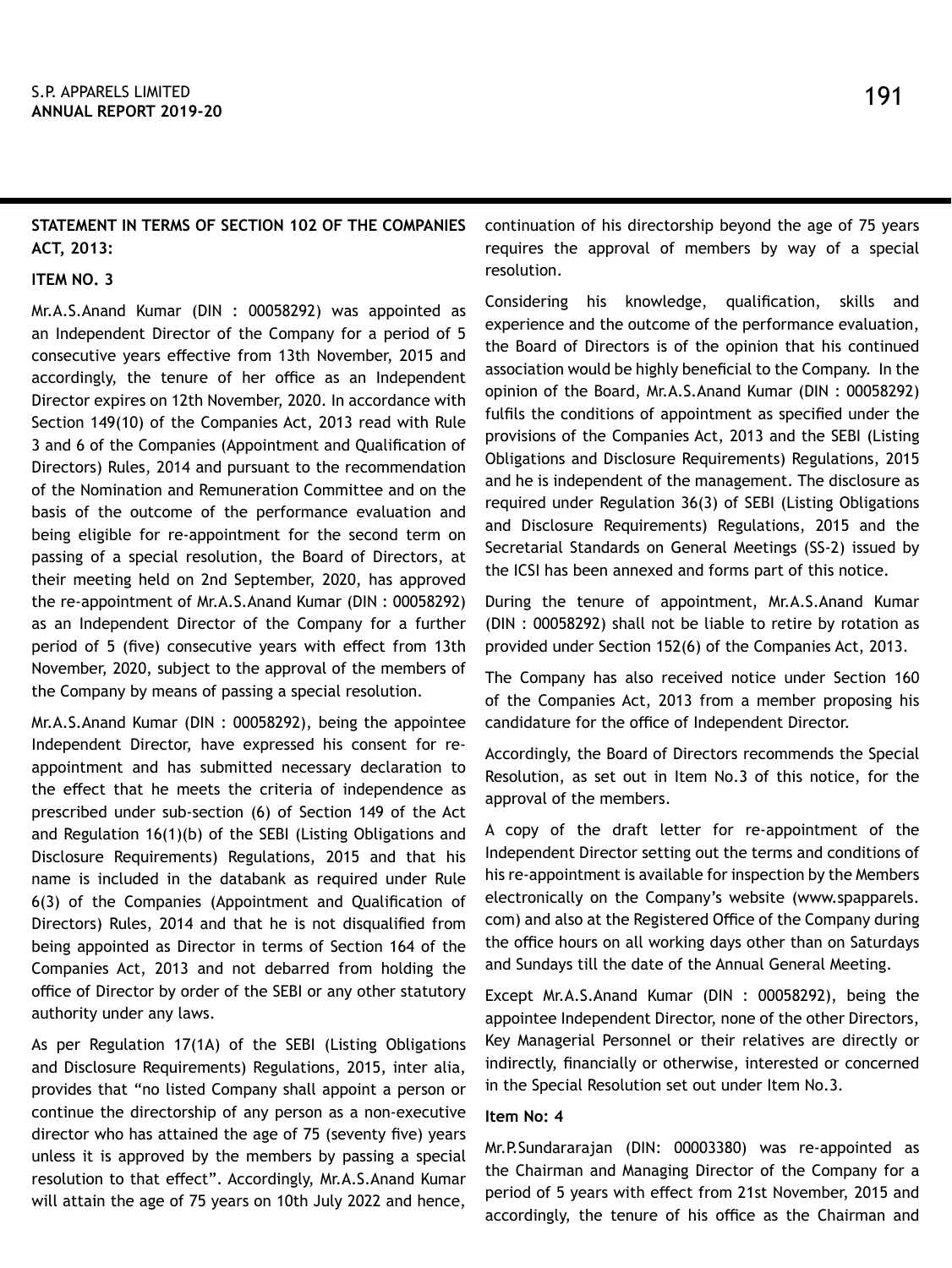Managing Director of the Company expires on 20th November, 2020. In accordance with the provisions of Section 196 of the Companies Act, 2013 and pursuant to the recommendation of the Nomination and Remuneration Committee and the approval of the Audit Committee, the Board of Directors, at their meeting held on 2nd September, 2020, has approved the re-appointment of Mr.P.Sundararajan (DIN: 00003380) as the Chairman and Managing Director for a further period of 5 years on such remuneration for a period of 3 years with effect from 21st November 2020 on the terms and conditions as set out under Item No.4 of this notice, subject to the approval of the members of the Company.

Mr.P.Sundararajan (DIN: 00003380) is one of the Promoters of the Company and has been serving this Company for over a period of 15 years and considering his wide knowledge, qualification, expertise and experience in the field of Garmenting technology, the Board of Directors opines that his re-appointment as Chairman and Managing Director would be most beneficial to the Company.

Pursuant to Section 196(4) read with Schedule V of the Companies Act, 2013, the Special Resolution set out under Item No.4 of the Notice is being placed before the members for approval. Accordingly, the Board of Directors recommends the Special Resolution, as set out in Item No.4 of this notice, for the approval of the members.

The general information as required under Part II of Section II of Schedule V of the Companies Act, 2013 (as amended) and the disclosure as required in accordance with Regulation 36(3) of SEBI (Listing Obligations and Disclosure Requirements) Regulations, 2015 and the Secretarial Standards on General Meetings (SS-2) issued by the ICSI has been annexed and forms part of this notice.

Members are informed that the re-appointment of Mr.P.Sundararajan (DIN: 00003380) as Chairman and Managing Director for a further period of 5 years with effect from 21st November 2020 and the payment of remuneration for a period of 3 years, as set out under Item No.4 of the Notice, are in conformity with Schedule V of the Companies Act, 2013.

The particulars set out above can also be treated as Memorandum required under the provisions of Section 190 of the Companies Act, 2013.

Except Mr.P.Sundararajan, the appointee Director and

Mrs.S.Latha, Executive Director and Mr.S.Chenduran, Director (Operations) being the relatives of appointee Director, none of the other Directors or Key Managerial Personnel of the Company or his relatives is concerned or interested, financially or otherwise, in the resolution for appointment as set out in Item No. 4 of this notice.

#### **Item Nos: 5**

Mrs.S.Latha (DIN: 00003388) was re-appointed as Executive Director of the Company for a period of 5 years with effect from 16th August, 2016 and accordingly, the tenure of her office as Executive Director of the Company expires on 15th August, 2021. In accordance with the provisions of Section 196 of the Companies Act, 2013 and pursuant to the recommendation of the Nomination and Remuneration Committee and the approval of the Audit Committee, the Board of Directors, at their meeting held on 2nd September, 2020, has approved the re-appointment of Mrs.S.Latha (DIN: 00003388) as Executive Director of the Company for a further period of 5 (five) years and payment of remuneration for a period of 3 years with effect from 16th August 2021 on the terms and conditions as set out under Item No.5 of this notice, subject to the approval of the members of the Company.

Mrs.S.Latha (DIN: 00003388) is one of the Promoters of the Company and has been serving this Company for over a period of 15 years and considering her wide knowledge, qualification, expertise and experience in the field of general administration, the Board of Directors opines that her reappointment as Executive Director would be most beneficial to the Company.

Pursuant to Section 196(4) read with Schedule V of the Companies Act, 2013, the Special Resolution set out under Item No.5 of the Notice is being placed before the members for approval. Accordingly, the Board of Directors recommends the Special Resolution, as set out in Item No.5 of this notice, for the approval of the members.

The general information as required under Part II of Section II of Schedule V of the Companies Act, 2013 (as amended) and the disclosure as required in accordance with Regulation 36(3) of SEBI (Listing Obligations and Disclosure Requirements) Regulations, 2015 and the Secretarial Standards on General Meetings (SS-2) issued by the ICSI has been annexed and forms part of this notice.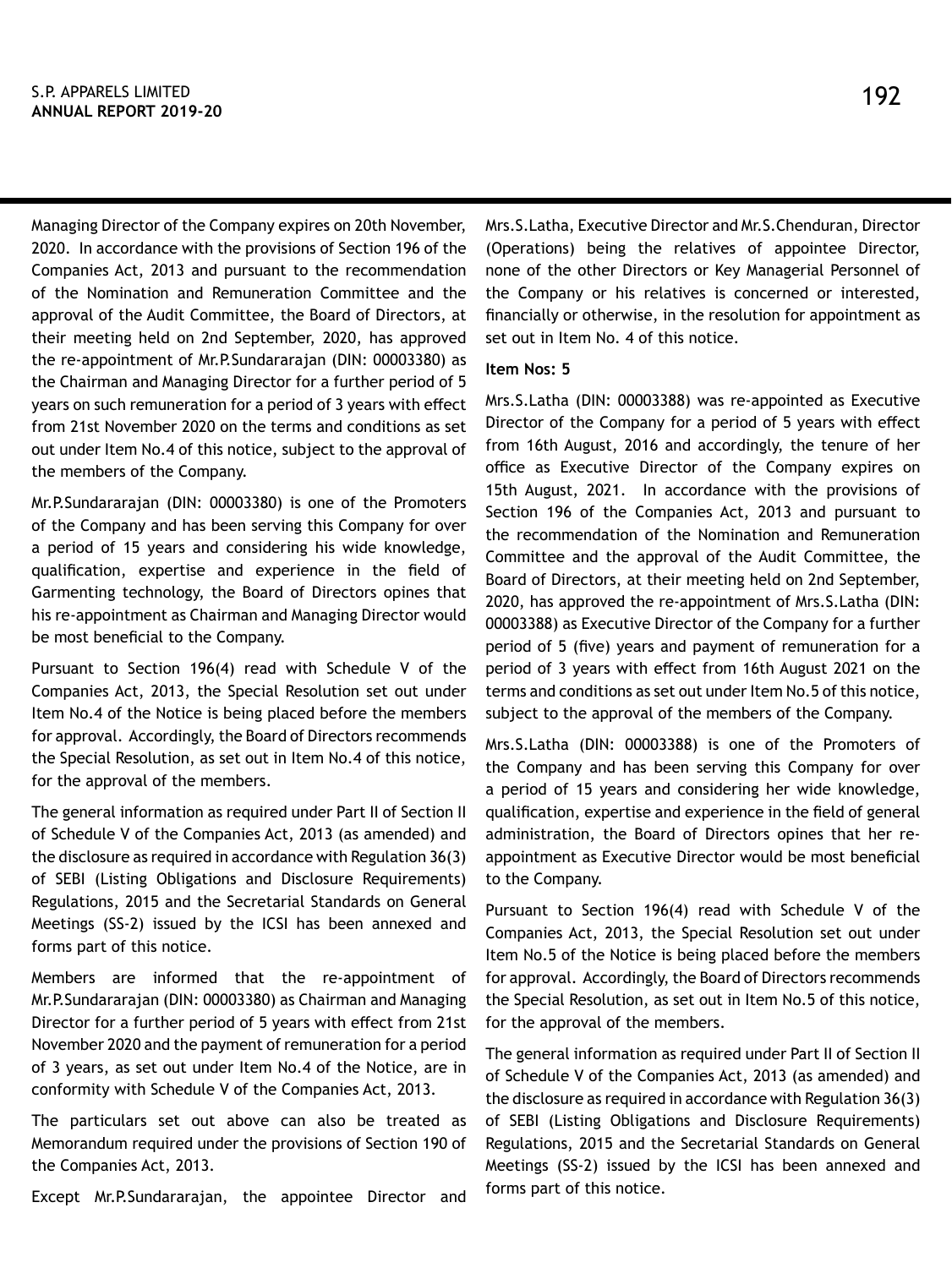Members are informed that the re-appointment of Mrs.S.Latha (DIN: 00003388) as Executive Director of the Company for a further period of 5 (five) years with effect from 16th August 2021 and the payment of remuneration for a period of 3 years, as set out under Item No.5 of the Notice, are in conformity with Schedule V of the Companies Act, 2013.

The particulars set out above can also be treated as Memorandum required under the provisions of Section 190 of the Companies Act, 2013.

Except Mrs.S.Latha, the appointee Director and Mr.P.Sundararajan, Chairman and Managing Director and Mr.S.Chenduran, Director (Operations) being the relatives of appointee Director, none of the other Directors or Key Managerial Personnel of the Company or her relatives is concerned or interested, financially or otherwise, in the resolution for appointment as set out in Item No.5 of this notice.

#### ITEM NO. 6

The board of directors of the company, pursuant to the recommendations of the nomination and remuneration committee, has appointed Mr.C.R.Rajagopal (DIN: 08853688) on 2nd September, 2020, as an additional director on the board of directors of the company, in terms of Section 161 of the Companies Act, 2013.

Mr.C.R.Rajagopal (DIN: 08853688), holds office up to the date of this annual general meeting pursuant to Section 161 of the Companies Act, 2013. The company has received notice in writing from a member under Section 160 of the Act, proposing his candidature for the office of independent director of the company.

The board of directors considers it in the interest of the company to appoint Mr. C.R.Rajagopal (DIN: 08853688) as an independent director of the company for a period of five consecutive years with effect from 2nd September , 2020.

Mr. C.R.Rajagopal (DIN: 08853688) , being the appointee Independent Director, have expressed his consent for appointment and has submitted necessary declaration to the effect that he meets the criteria of independence as prescribed under sub-section (6) of Section 149 of the Act and Regulation 16(1)(b) of the SEBI (Listing Obligations and Disclosure Requirements) Regulations, 2015 and that his

name is included in the databank as required under Rule 6(3) of the Companies (Appointment and Qualification of Directors) Rules, 2014 and that he is not disqualified from being appointed as Director in terms of Section 164 of the Companies Act, 2013 and not debarred from holding the office of Director by order of the SEBI or any other statutory authority under any laws.

In the opinion of the Board, Mr. C.R.Rajagopal (DIN: 08853688) fulfils the conditions of appointment as specified under the provisions of the Companies Act, 2013 and the SEBI (Listing Obligations and Disclosure Requirements) Regulations, 2015 and he is independent of the management. The disclosure as required under Regulation 36(3) of SEBI (Listing Obligations and Disclosure Requirements) Regulations, 2015 and the Secretarial Standards on General Meetings (SS-2) issued by the ICSI has been annexed and forms part of this notice.

During the tenure of appointment, Mr. C.R.Rajagopal (DIN: 08853688) shall not be liable to retire by rotation as provided under Section 152(6) of the Companies Act, 2013.

Accordingly, the Board of Directors recommends the Ordinary Resolution, as set out in Item No.6 of this notice, for the approval of the members.

A copy of the draft letter for appointment of the Independent Director setting out the terms and conditions of his appointment is available for inspection by the Members electronically on the Company's website (www.spapparels. com) and also at the Registered Office of the Company during the office hours on all working days other than on Saturdays and Sundays till the date of the Annual General Meeting.

Except Mr. C.R.Rajagopal (DIN: 08853688) , being the appointee Independent Director, none of the other Directors, Key Managerial Personnel or their relatives are directly or indirectly, financially or otherwise, interested or concerned in the Special Resolution set out under Item No.6.

# ITEM NO. 7

The board of directors of the company, pursuant to the recommendations of the nomination and remuneration committee, has appointed Mrs. H. Lakshmi Priya (DIN: 08858643) on 2nd September, 2020, as an additional director (woman independent and non-executive) on the board of directors of the company, in terms of Section 161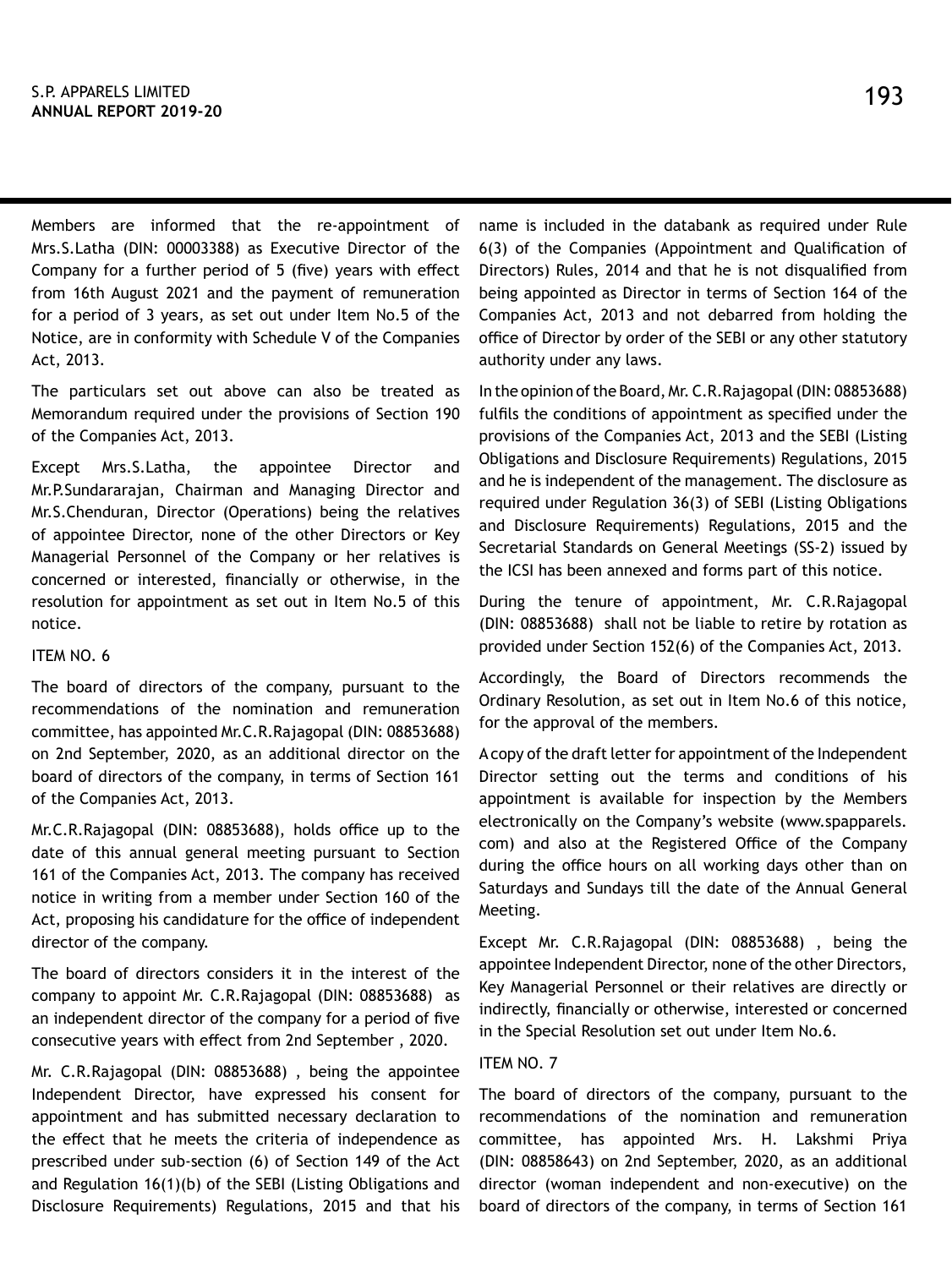of the Companies Act, 2013.

Mrs. H. Lakshmi Priya (DIN: 08858643), holds office up to the date of this annual general meeting pursuant to Section 161 of the Companies Act, 2013. The company has received notice in writing from a member under Section 160 of the Act, proposing her candidature for the office of independent director of the company.

The board of directors considers it in the interest of the company to appoint Mrs. H. Lakshmi Priya as an independent director of the company for a period of five consecutive years with effect from 2nd September , 2020.

Mrs. H. Lakshmi Priya (DIN: 08858643), being the appointee Independent Director, have expressed her consent for appointment and has submitted necessary declaration to the effect that she meets the criteria of independence as prescribed under sub-section (6) of Section 149 of the Act and Regulation 16(1)(b) of the SEBI (Listing Obligations and Disclosure Requirements) Regulations, 2015 and that her name is included in the databank as required under Rule 6(3) of the Companies (Appointment and Qualification of Directors) Rules, 2014 and that she is not disqualified from being appointed as Director in terms of Section 164 of the Companies Act, 2013 and not debarred from holding the office of Director by order of the SEBI or any other statutory authority under any laws.

 In the opinion of the Board, Mrs. H. Lakshmi Priya (DIN: 08858643) fulfils the conditions of appointment as specified under the provisions of the Companies Act, 2013 and the SEBI (Listing Obligations and Disclosure Requirements) Regulations, 2015 and she is independent of the management. The disclosure as required under Regulation 36(3) of SEBI (Listing Obligations and Disclosure Requirements) Regulations, 2015 and the Secretarial Standards on General Meetings (SS-2) issued by the ICSI has been annexed and forms part of this notice.

During the tenure of appointment, Mrs. H. Lakshmi Priya (DIN: 08858643) shall not be liable to retire by rotation as provided under Section 152(6) of the Companies Act, 2013.

Accordingly, the Board of Directors recommends the Ordinary Resolution, as set out in Item No.7 of this notice, for the approval of the members.

A copy of the draft letter for appointment of the Independent

Director setting out the terms and conditions of her appointment is available for inspection by the Members electronically on the Company's website (www.spapparels. com) and also at the Registered Office of the Company during the office hours on all working days other than on Saturdays and Sundays till the date of the Annual General Meeting.

Except Mrs. H. Lakshmi Priya (DIN: 08858643), being the appointee Independent Director, none of the other Directors, Key Managerial Personnel or their relatives are directly or indirectly, financially or otherwise, interested or concerned in the Special Resolution set out under Item No.7.

**Statement of Disclosures pursuant to Schedule V to the Companies Act, 2013 in relation to Item No. 4 and 5 above:**

- I. GENERAL INFORMATION
- 1. Nature of Industry

Garments Industry

2. Date or expected date of commencement of commercial production

The company was incorporated on 18th November 2005 and commenced commercial production subsequently in the same year.

3. In case of new companies, expected date of commencement of activities as per project approved by financial institutions appearing in the prospectus

Not Applicable

4. Financial performance based on given indicators

|                                   |         | (₹ in Million) |
|-----------------------------------|---------|----------------|
| <b>Particulars</b>                | 2019-20 | 2018-19        |
| Sales & other income              | 7821.18 | 7815.56        |
| Profit/ (Loss) before tax         | 506.46  | 1047.00        |
| Profit/ (Loss) after tax          | 440.27  | 697.71         |
| Paid-up equity capital            | 256.93  | 256.93         |
| <b>Reserves and Surplus</b>       | 4963.30 | 4597.58        |
| Basic Earnings per share (in Rs.) | 17.14   | 27.25          |

5. Foreign Investments or collaborations, if any - .

Nil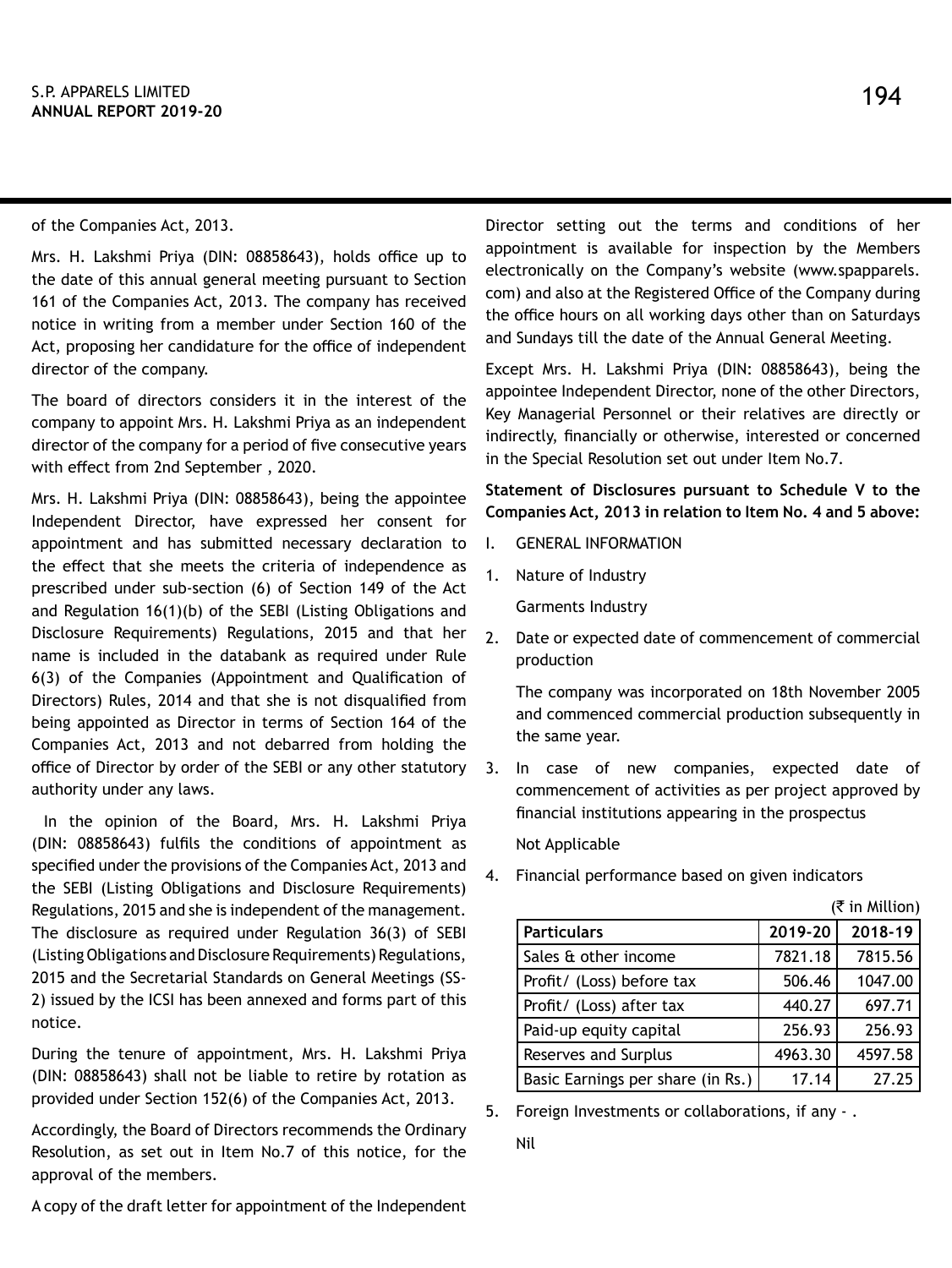| Particulars                                                                                                                            | Mr.P.Sundararajan                                                                                                                                                                                                                                                                                                                                                                                                                                                                             | Mrs. S. Latha                                                                                                                                                                                                                                                                       |
|----------------------------------------------------------------------------------------------------------------------------------------|-----------------------------------------------------------------------------------------------------------------------------------------------------------------------------------------------------------------------------------------------------------------------------------------------------------------------------------------------------------------------------------------------------------------------------------------------------------------------------------------------|-------------------------------------------------------------------------------------------------------------------------------------------------------------------------------------------------------------------------------------------------------------------------------------|
| Background details<br>Past remuneration                                                                                                | Mr.P.Sundararajan<br>00011326),<br>(DIN:<br>is<br>having wide knowledge in Marketing vision,<br>Entrepreneurship and business Strategy, Tailor-<br>made structural design, Garmenting technology,<br>Integrating skills for accomplishment, Affable<br>people management.<br>He is one of the<br>Promoters of the Company and he is currently<br>heading the entire business activities of the<br>Company as Chairman and Managing Director<br>During the year 2019-20, Mr.P.Sundararajan has | Mrs.S.Latha (DIN: 00003388), is having wide<br>knowledge in Retail business, Entrepreneurship<br>and business strategy, Marketing vision, General<br>Administration. She is one of the Promoters of<br>the Company.<br>During the year 2019-20, Mrs. S.Latha has re-                |
|                                                                                                                                        | received the remuneration of Rs.1,20,00,000/-                                                                                                                                                                                                                                                                                                                                                                                                                                                 | ceived the remuneration of Rs.72,00,000/-.                                                                                                                                                                                                                                          |
| Recognition or<br>awards                                                                                                               | Nil                                                                                                                                                                                                                                                                                                                                                                                                                                                                                           | Nil                                                                                                                                                                                                                                                                                 |
| Job profile and his<br>suitability                                                                                                     | Mr.P.Sundararajan (DIN: 00011326), Chairman<br>and Managing Director of the Company, is<br>managing the overall affairs of the company<br>and is entrusted with the substantial powers<br>of management under the superintendence,<br>control and direction of the Board of Direc-<br>tors. Mr.P.Sundararajan has adequate mana-<br>gerial experience in the relevant field and he<br>is considered suitable for the said managerial<br>position                                              | Mrs. S.Latha<br>as Executive Director of the<br>Company shall be in-charge of the general<br>administration of directors of the Company.<br>Considering her qualifications and experience<br>she is best suitable for the job.                                                      |
| Remuneration<br>Proposed                                                                                                               | As per Item No. 4 of the resolution annexed to<br>the Notice                                                                                                                                                                                                                                                                                                                                                                                                                                  | As per Item No. 5 of the resolution annexed to<br>the Notice                                                                                                                                                                                                                        |
| Comparative<br>remuneration<br>profile with respect<br>to industry, size of<br>the company profile<br>of the position and<br>person    | Taking into consideration the size of the<br>profile<br>company,<br>оf<br>Mr.P.Sundararajan,<br>responsibility shouldered by him and the<br>industry standard, the remuneration paid is<br>commensurate with the remuneration packages<br>paid to Managerial Personnel in similar other<br>companies                                                                                                                                                                                          | Taking into consideration the size of the<br>company, profile of Mrs. S.Latha, responsibility<br>shouldered by her and the industry standard,<br>the remuneration paid is commensurate with<br>the remuneration packages paid to Managerial<br>Personnel in similar other companies |
| Pecuniary<br>relationship directly<br>or indirectly with<br>the company or<br>relationship with<br>the managerial<br>personnel, if any | Besides the remuneration being received, the<br>Chairman and Managing Director does not have<br>any pecuniary relationship with the company.<br>He is related to Mr.S.Chenduran, Director<br>(Operations)<br>and<br>Mrs.S.Latha,<br>Executive<br>Director of the Company                                                                                                                                                                                                                      | Besides the remuneration being received,<br>the Executive Director does not have any<br>pecuniary relationship with the company. She<br>is related to Mr.P.Sundararajan, Chairman<br>and Managing Director and Mr.S.Chenduran,<br>Director (Operations) of the Company              |

# II. A. INFORMATION ABOUT THE APPOINTEE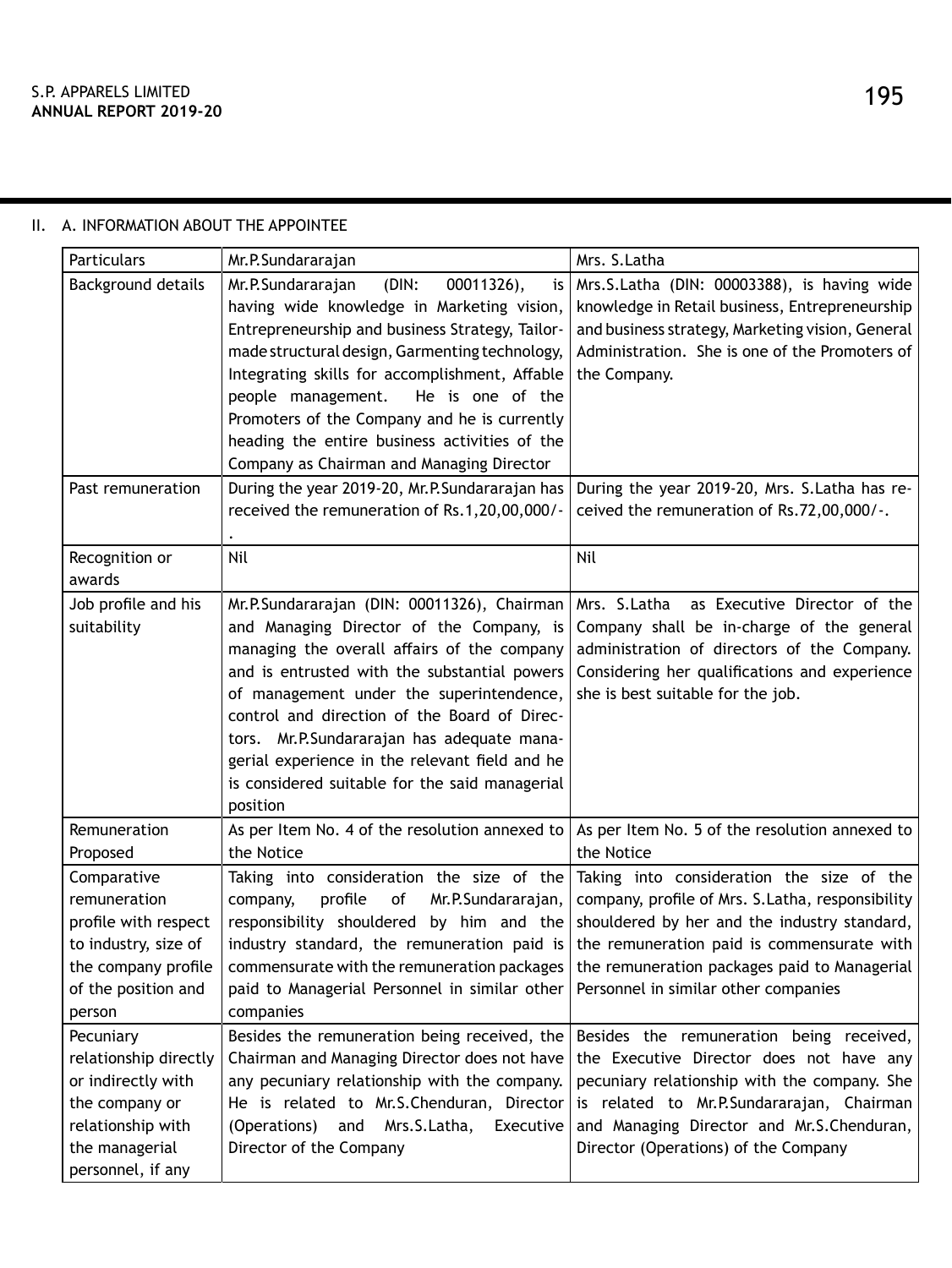## **III. OTHER INFORMATION**

- 1. Reasons for loss or inadequate profits: The operations of the Company is presently results in profits.
- 2. Steps taken or proposed to be taken for improvement: During the year under review the Company has received good orders from various customers. The Company has taken effective cost control measures which would result in better profitability in the ensuing years.

Expected increase in productivity and profits in measurable terms: The Company is under the process of increasing the number of factories and capacity in the coming years.

# **IV. DISCLOSURES**

The following disclosures shall be mentioned in the Board of Directors' report under the heading "Corporate Governance", if any, attached to the financial statement.

**(i) All elements of remuneration package such as salary, benefits, bonuses, stock options, pension etc. of all the directors for the year 2019-20.**

Disclosed in Corporate Governance Report attached.

**(ii) Details of fixed component and performance linked incentives along with the performance criteria**

Disclosed

**(iii) Service contracts, notice period, severance fees**

Disclosed

**(iv) Stock option details, if any, and whether the same has been issued at a discount as well as the period over which accrued and over which exercisable**

The Company has not issued any Stock option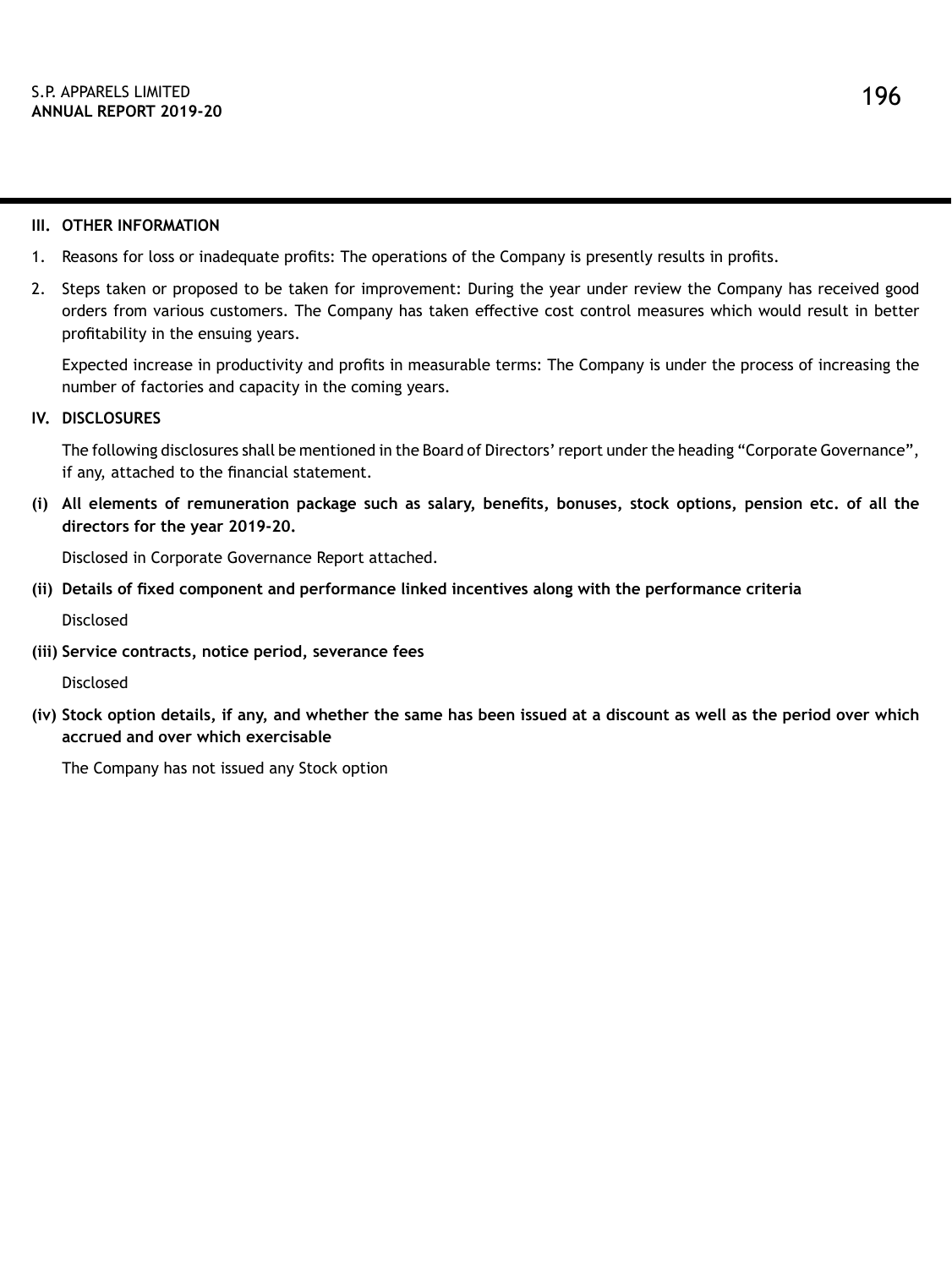**In terms of SEBI (Listing Obligations and Disclosure Requirements) Regulations, 2015, read with Secretarial Standards on General Meetings, brief profile of the Directors, who are proposed to be appointed / re-appointed, nature of their expertise in specific functional areas, other directorships and committee memberships, their shareholding and relationship with other Directors of the Company are given below:**

| Name of the Directors                       | Mr.P.Sundararajan                   | Mrs.S.Latha                         | Mr.S.Chenduran                     |
|---------------------------------------------|-------------------------------------|-------------------------------------|------------------------------------|
| <b>DIN</b>                                  | 00003380                            | 00003388                            | 03173269                           |
| Date of Birth/Age                           | 17/05/1956 / 64 years               | 17/04/1964/56 years                 | 18/03/1989 / 31 years              |
| Nationality                                 | Indian                              | Indian                              | Indian                             |
| Date of first                               | 18.11.2005                          | 18.11.2005                          | 30.03.2015                         |
| appointment on the<br>Board                 |                                     |                                     |                                    |
| Qualification                               | B.Sc                                | <b>Higher Secondary</b>             | M.Sc in Business and Management    |
|                                             |                                     |                                     | from the University of Strathclyde |
| Expertise / Skills                          | Vast experience in Management &     | Vast experience in retail business, | Vast experience in Management &    |
|                                             | Garments                            | Management & Garments               | retail business                    |
| Shareholding                                | 1,27,84,273 Equity Shares           | 30,24,509 Equity Shares             | 28,852 Equity Shares               |
| Relationship                                | Related to Mrs.S.Latha, Executive   | Related to Mr.P.Sundararajan,       | Related to Mr.P.Sundararajan,      |
|                                             | Director and Mr.S.Chenduran,        | Chairman & Managing Director        | Chairman & Managing Director and   |
|                                             | Whole-time Director (Designated     | and Mr.S.Chenduran, Whole-time      | Mrs.S.Latha, Executive Director    |
|                                             | as Director (operations))           | Director (Designated as Director    |                                    |
|                                             |                                     | (operations))                       |                                    |
| Terms of Appointment/                       | Re-appointed as Chairman and        | Re-appointed as Executive           | Liable to retire by rotation.      |
| Re-appointment                              | Managing Director for a period of   | Director for a period of 5 years    |                                    |
|                                             | 5 years w.e.f.20.11.2020            | w.e.f. 16.08.2021                   |                                    |
| Remuneration sought to                      | As per Item No. 4 of the resolution | As per Item No. 5 of the resolution |                                    |
| be paid                                     | annexed to the Notice               | annexed to the Notice               |                                    |
| Remuneration last drawn                     | Rs.12.00 Million                    | Rs.7.20 Million                     | Rs.3.00 Million                    |
| No. of Board Meetings<br>attended           | 5 (Five)                            | 4 (Four)                            | 5 (Five)                           |
| List of Directorships held                  | 1. Poornam Enterprises Pvt Ltd      | 1. Crocodile Products Pvt Ltd       | 1. Poornam Enterprises Pvt Ltd     |
| in other Companies                          | 2. Crocodile Products Pvt Ltd       |                                     | 2. Crocodile Products Pvt Ltd      |
|                                             | 3. S P Superfine Cotton Mills       |                                     | 3. S.P. Retail Brands Limited      |
|                                             | Private Limited                     |                                     |                                    |
| <b>Other Companies</b><br>Committee Details |                                     |                                     |                                    |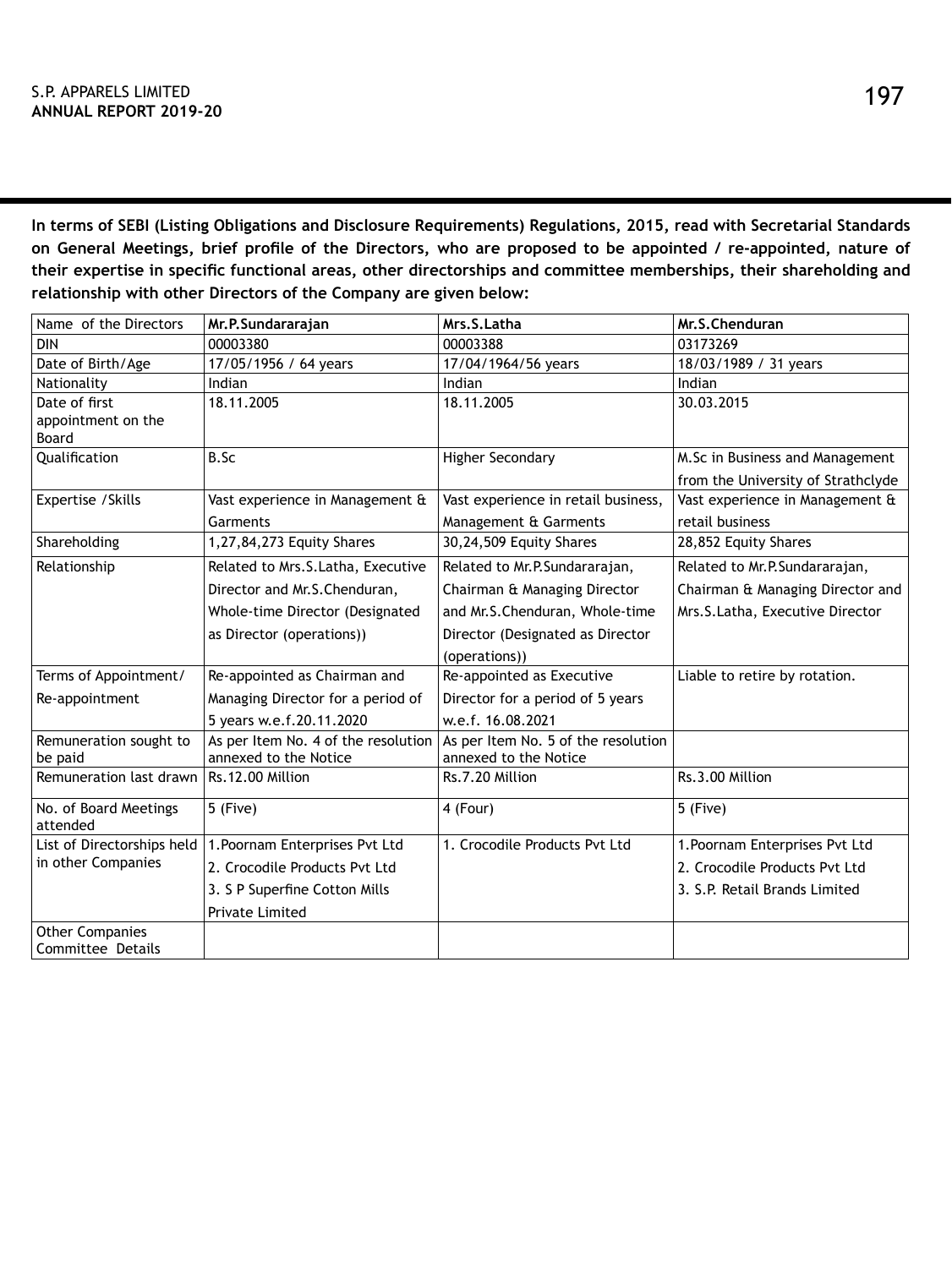| Name of the Directors             | Mr.A.S.Anandkumar                   | Mr.C.R.Rajagopal                   | Mrs.H.Lakshmi Priya                |
|-----------------------------------|-------------------------------------|------------------------------------|------------------------------------|
| <b>DIN</b>                        | 00058292                            | 08853688                           | 08858643                           |
| Date of Birth/Age                 | 10/07/1947/ 73 years                | 08/01/1960/ 60 years               | 25/11/1973/ 46 years               |
| Nationality                       | Indian                              | Indian                             | Indian                             |
| Date of first                     | 13.11.2015                          | 02.09.2020                         | 02.09.2020                         |
| appointment on the                |                                     |                                    |                                    |
| Board                             |                                     |                                    |                                    |
| Qualification                     | Post graduate in Mathematics and    | <b>Chartered Accountant</b>        | Lawyer                             |
|                                   | a CAIIB holder                      |                                    |                                    |
| Expertise / Skills                | Expert debt and equity              | Expert in finance, Corporate       | Expert in Corporate and Securities |
|                                   | syndications, debt restructuring,   | restructuring, Governance          | laws, M&A and Joint ventures, PE/  |
|                                   | M&A, etc                            | management and strategy            | VC investments, Regulatory and     |
|                                   |                                     | development                        | exchange control                   |
| Shareholding                      | Nil                                 | Nil                                | Nil                                |
| Relationship                      | Not related to any other Directors  | Not related to any other Directors | Not related to any other Directors |
| Terms of Appointment/             | Re-appointed as an Independent      | Appointment as an Independent      | Appointment as an Independent      |
| Re-appointment                    | Director for a period of 5 years    | Director for a period of 5 years   | Director for a period of 5 years   |
|                                   | w.e.f.13.11.2020                    | w.e.f.02.09.2020                   | w.e.f.02.09.2020                   |
| Remuneration sought to<br>be paid | Sitting Fees only                   | Sitting Fees only                  | Sitting Fees only                  |
| Remuneration last drawn           | Rs.0.18 Million                     |                                    |                                    |
| No. of Board Meetings<br>attended | 5 (Five)                            | <b>NA</b>                          | <b>NA</b>                          |
| List of Directorships held        | 1. Value Vision Consultants Private | Nil                                | Nil                                |
| in other Companies                | Limited                             |                                    |                                    |
|                                   | 2. Neueon Towers Limited            |                                    |                                    |
|                                   | 3. V V Corporate Financial Services |                                    |                                    |
|                                   | Private Limited                     |                                    |                                    |
|                                   |                                     |                                    |                                    |
| <b>Other Companies</b>            | 1. Neueon Towers Limited - Audit    | Nil                                | Nil                                |
| Committee Details                 | Committee.                          |                                    |                                    |

By the order of the Board For S.P.Apparels Limited,

Place : Avinashi Date : 02.09.2020

P.Sundararajan Chairman and Managing Director DIN: 00003380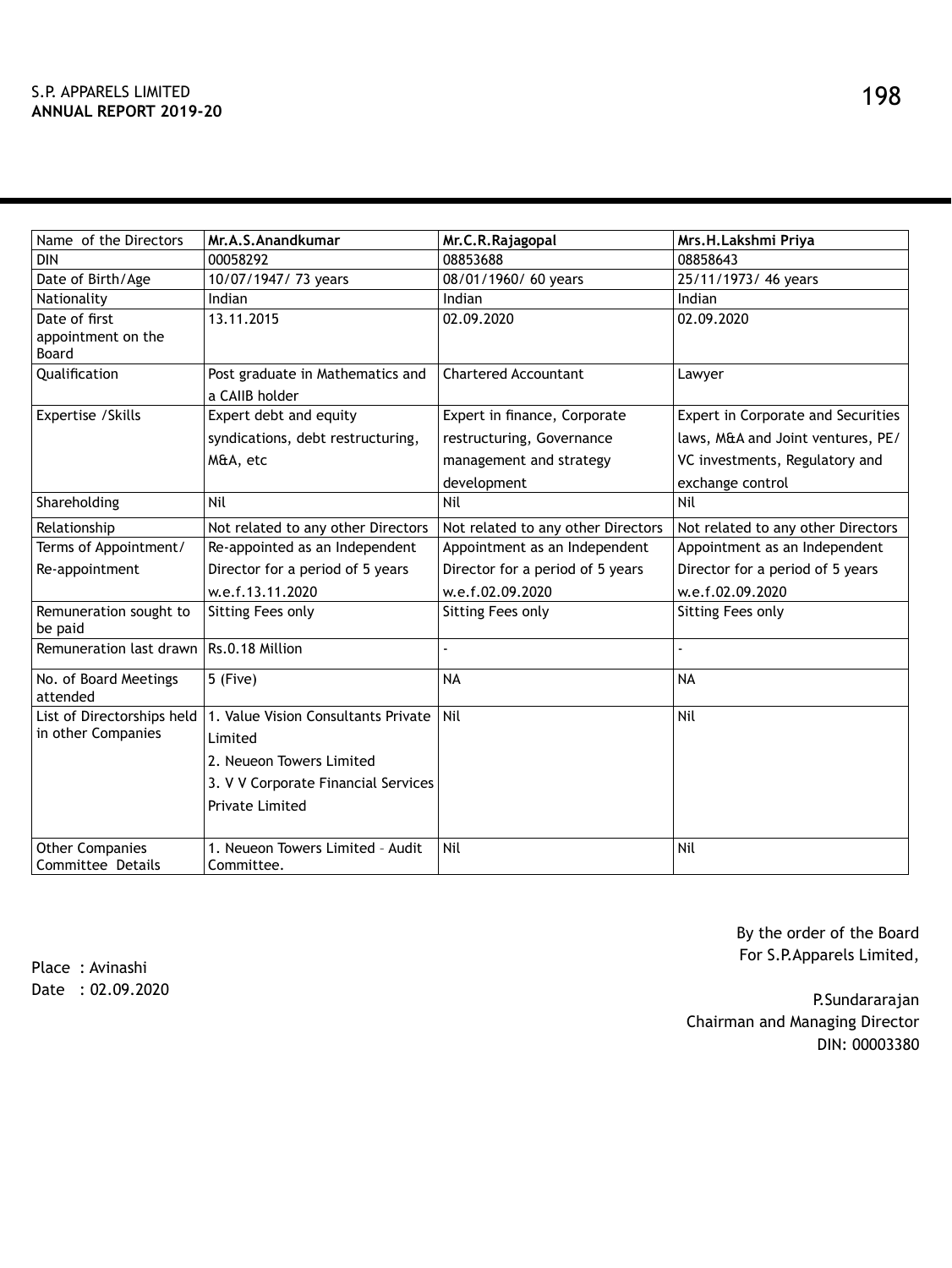Notes :

- 1. In view of the continuing Covid-19 pandemic, the Ministry of Corporate Affairs ("MCA") has vide its circular dated May 5, 2020 read with circulars dated April 8, 2020 and April 13, 2020 (collectively referred to as "MCA Circulars") permitted the conduct of the Annual General Meeting ("AGM") through Video Conferencing (VC) / Other Audio Visual Means (OAVM), without the physical presence of the Members at a common venue. The deemed venue for the AGM shall be the Registered Office of the Company. In compliance with the provisions of the Companies Act, 2013 ("Act"), SEBI (Listing Obligations and Disclosure Requirements) Regulations, 2015 ("SEBI Listing Regulations") and MCA Circulars, the AGM of the Company is being held through VC / OAVM. Members desirous of participating in the meeting through VC/OAVM, may refer to the procedure to be adopted as mentioned in serial No 22 below.
- 2. Pursuant to the provisions of the Act, a Member entitled to attend and vote at the AGM is entitled to appoint a proxy to attend and vote on his/her behalf and the proxy need not be a Member of the Company. Since this AGM is being held pursuant to the MCA Circulars through VC / OAVM, physical attendance of Members has been dispensed with. Accordingly, the facility for appointment of proxies by the Members will not be available for the AGM and hence the Proxy Form and Attendance Slip are not annexed to this Notice.
- 3. Institutional / Corporate Shareholders (i.e. other than individuals / HUF, NRI, etc.) are required to send a scanned copy (PDF/JPG Format) of its Board or governing body Resolution/Authorization etc., authorizing its representative to attend the AGM through VC / OAVM on its behalf and to vote through remote e-voting. The said Resolution/Authorization shall be sent to the Scrutinizer by email through its registered email address to mds@mdsassociates.in with a copy marked to spindia@s-p-apparels.com and enotices@linkintime. co.in.
- 4. The Register of Members and share transfer books of the Company will remain closed from Tuesday, 22nd September, 2020 to Monday, 28th September, 2020 (both days inclusive) as per Regulation 42 of the SEBI (Listing

Obligations and Disclosure Requirements) Regulations, 2015 and Section 91 of the Companies Act, 2013.

- 5. Securities and Exchange Board of India has mandated that the transfer of securities held in physical form, except in case of transmission or transposition, shall not be processed by the listed entities / Registrars and Share Transfer Agents with effect from 1st April, 2019. Therefore, members holding share(s) in physical form are requested to immediately dematerialize their shareholding in the Company. Necessary prior intimation in this regard was provided to the shareholders.
- 6. Members whose shareholding is in the electronic mode are requested to update bank account details (Bank Account No., name of the Bank, Branch, IFSC code, MICR code and place with PIN Code) to their respective Depository Participants and not to the Company. Members whose shareholding is in the physical mode are requested to direct the above details to the Company or to the RTA. Regular updation of bank particulars is intended to prevent fraudulent transactions.
- 7. a) Members are requested to notify immediately any change of address:
	- i. to their Depository Participants ("DPs") in respect of the shares held in electronic form, and
	- ii. to the Company or its RTA, in respect to the shares held in physical form together with a proof of address viz, Aadhar/Electricity Bill/ Telephone Bill/ Ration Card/Voter ID Card/ Passport etc.
	- b) In case the registered mailing address is without the Postal Identification Number Code ("PIN CODE"), Members are requested to kindly inform their PIN CODE immediately to the Company / RTA/ DPs.
- 8. Non-Resident Indian ("NRI") Members are requested to inform the Company or its RTA or to the concerned Depository Participants, as the case may be, immediately:
	- a.the change in the residential status on return to India for permanent settlement

or

b.the particulars of the NRE/NRO Account with a Bank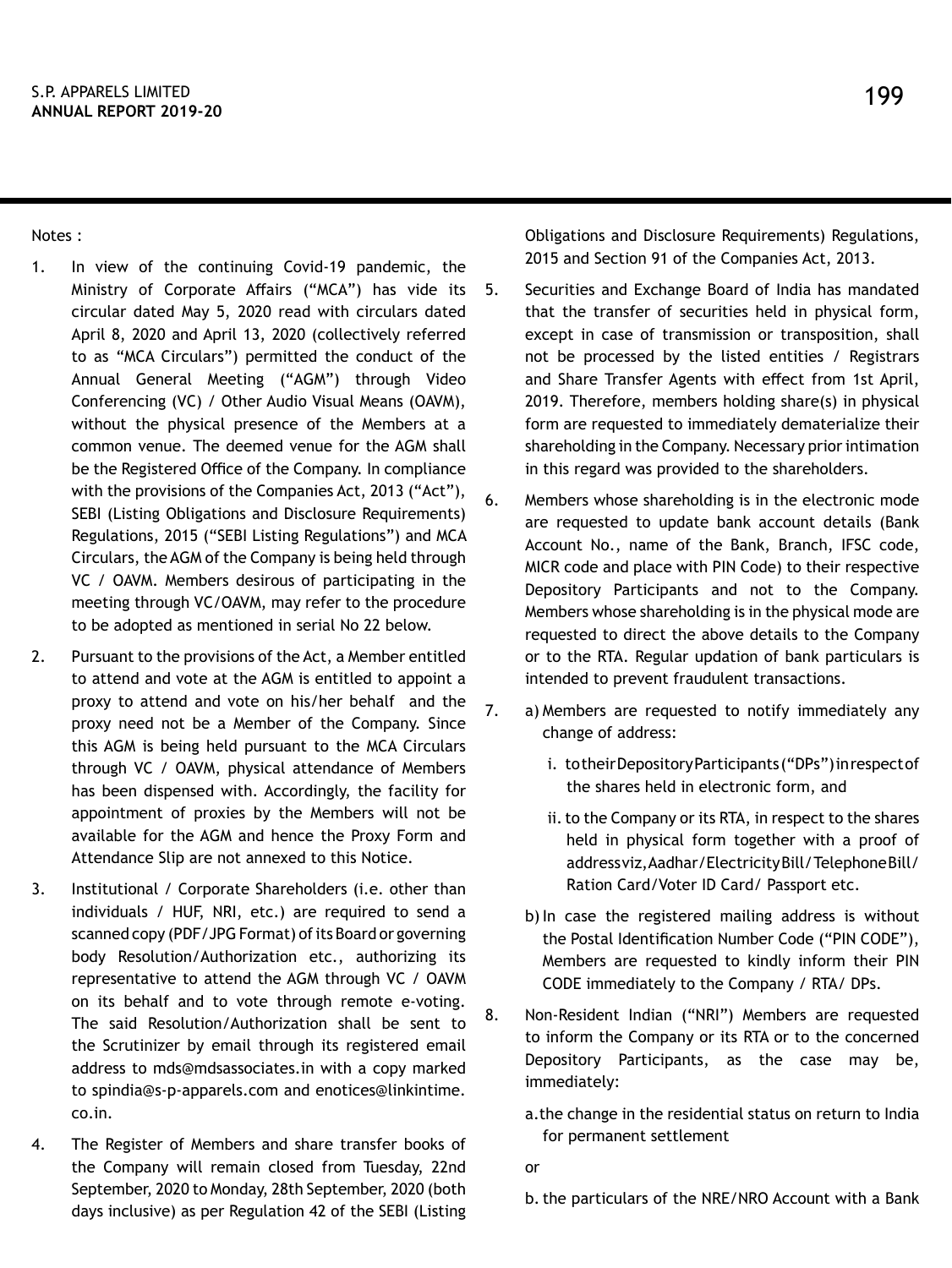in India, if not furnished earlier.

- 9. As per the provisions of Section 72 of the Act, facility for making nominations is now available to INDIVIDUALS holding shares in the Company, Members holding shares in electronic form must approach their Depository Participant(s) for completing the nomination formalities.
- 10. Members are requested to make all correspondence in connection with shares held by them by addressing letters directly to the Company Secretary of the Company or its RTA, namely, M/s Link Intime India Pvt. Limited, "Surya", 35 May Flower Avenue, II Floor, Behind Senthil Nagar, Sowripalayam, Coimbatore – 641028 by quoting the Folio number or the Client ID number with DP ID number.
- 11. In case of joint holders, the Member whose name appears as the first holder in the order of names as per the Register of Members of the Company will be entitled to vote at the AGM.
- 12. A member who needs any clarification on accounts or operations of the Company shall write to the Company Secretary, so as to reach him at least 7 days before the meeting. The same will be replied by the Company suitably.
- 13. In compliance with the aforesaid MCA Circulars and SEBI Circular dated May 12, 2020, Notice of the AGM along with the Annual Report 2019-20 is being sent only through electronic mode to those Members whose email addresses are registered with the Company/ Depositories. Members may note that the physical copy of the Annual Report will not be sent. Members may note that the Notice and Annual Report 2019-20 will also be available on the Company's website www.spapparels. com, websites of the Stock Exchanges i.e. BSE Limited and National Stock Exchange of India Limited at www. bseindia.com and www.nseindia.com respectively, and on the website of Link Intime India Private Limited at instavote.linkintime.co.in. Members can attend and participate in the Annual General Meeting through VC/ OAVM facility only.
- 14. Members attending the AGM through VC / OAVM shall be counted for the purpose of reckoning the quorum

under Section 103 of the Act.

- 15. Members may note that M/s. ASA & Associates LLP, (Firm Registration No. 009571N/N500006) Chartered Accountants, Chennai, the Statutory Auditors of the Company were appointed by the Shareholders at their Annual General Meeting (AGM) held on 11th August, 2017, to hold office for a period of 5 years till the conclusion of AGM to be held during the year 2022, subject to ratification by the shareholders at every AGM. However, the Ministry of Corporate Affairs vide notification dated 7th May 2018 has amended Section 139 of the Companies Act, 2013 by omitting the requirement of seeking ratification of the members for appointment of statutory auditors at every AGM. Accordingly, the original resolution appointing the Statutory Auditors passed by the Shareholders at their AGM held on 11th August, 2017 was amended vide an ordinary resolution approved by the Shareholders at their 13th AGM held on 17th September 2018 and omitted the requirement for ratification of the appointment of statutory auditors by the shareholders at every AGM. Hence, no resolution is being proposed for ratification of appointment of Statutory Auditors at this 15th Annual General Meeting.
- 16. Since the AGM will be held through VC / OAVM, the Route Map is not annexed in this Notice.
- 17. The Securities and Exchange Board of India (SEBI) has mandated the submission of Permanent Account Number (PAN) by every participant in securities market. Members holding shares in electronic form are, therefore, requested to submit the PAN to their Depository Participant(s) with whom they are maintaining their demat account(s).
- 18. As per the green initiative taken by the Ministry of Corporate Affairs, the shareholders are advised to register/update their e-mail address with the concerned Depository Participant in respect of shares held in electronic form in order to enable the Company to serve documents in electronic mode.
- 19. Annual financial statements and related details is posted on the Company's website and is also kept for inspection at the Registered Office of the Company. A copy of the same will be provided to the members on request.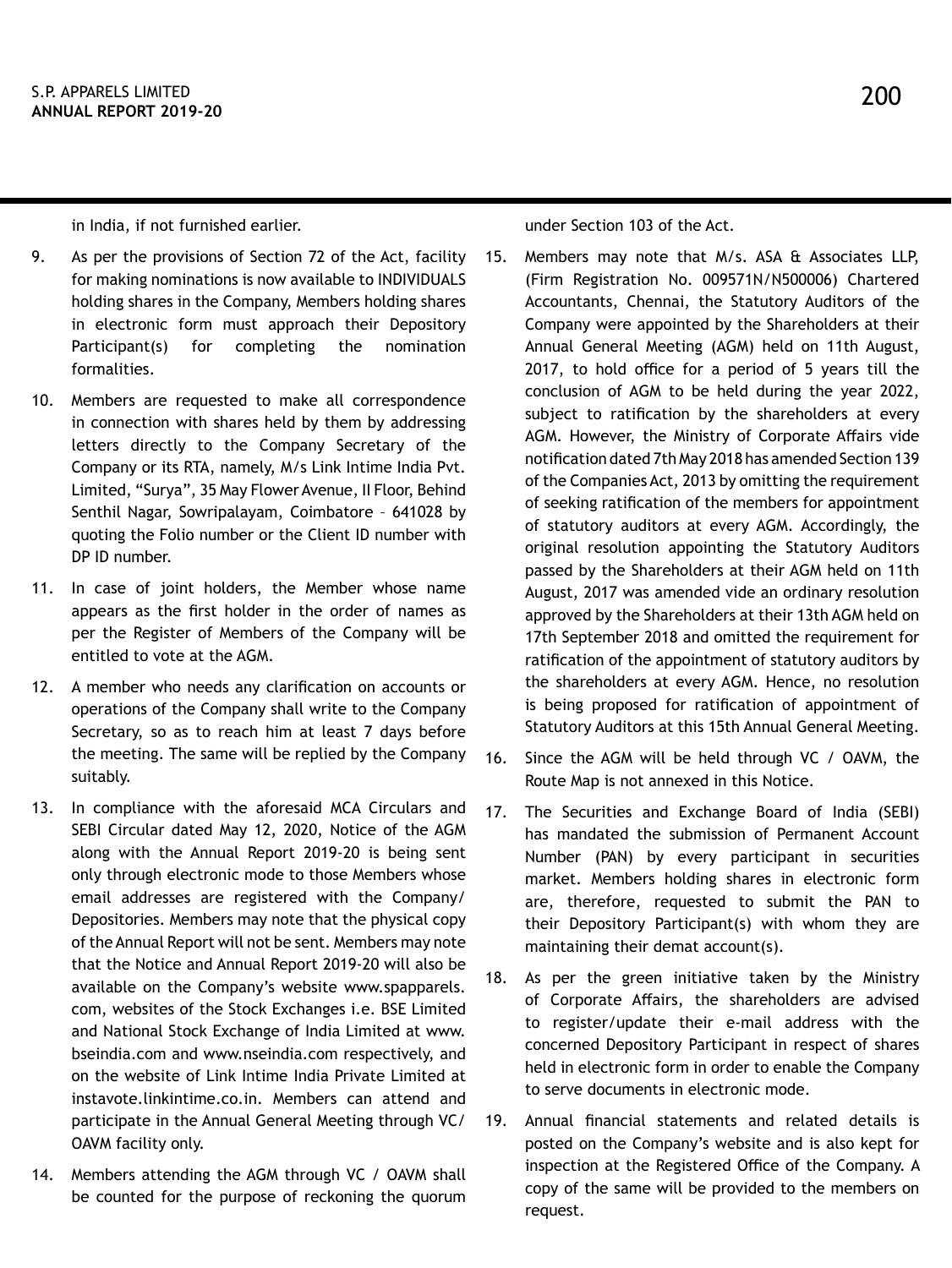- 20. Soft copies the Register of Directors and Key Managerial Personal and their shareholding, maintained under Section 170 of the Companies Act, 2013 and the Register of Contracts or Arrangements in which Directors are interested, maintained under Section 189 of the Companies Act, 2013 will be available for inspection by the members during the AGM. Members seeking to inspect such registers can send their request to spindia@s-p-apparels.com
- 21. Registration of email ID and Bank Account details:

In case the shareholder's email ID is already registered with the Company/its Registrar & Share Transfer Agent "RTA"/Depositories, log in details for e-voting are being sent on the registered email address.

In case the shareholders has not registered his/her/their email address with the Company/its RTA/Depositories and or not updated the Bank Account mandate for receipt of dividend, the following instructions to be followed:

- (i) In case of shares held in physical form, kindly log in to the website of our RTA, Link Intime India Private Ltd at www.linkintime.co.in under Investor Services > Email/ Bank detail Registration - fill in the details and upload the required documents and submit. (or)
- (ii) In the case of Shares held in Demat mode, the shareholder may please contact the Depository Participant ("DP") and register the email address and bank account details in the
- 22. VOTING THROUGH ELECTRONIC MEANS

Pursuant to the provisions of Section 108 of the Companies Act, 2013 read with Rule 20 of the Companies (Management and Administration) Rules, 2014, as amended by the Companies (Management and Administration) Amendment Rules, 2015 (including any statutory modification(s), clarifications, exemptions or reenactments thereof for the time being in force), Regulation 44 of the SEBI (Listing Obligations and Disclosure Requirements) Regulations, 2015 and Secretarial Standard on General Meetings (SS - 2), the Company is providing to its Members with the facility to cast their vote electronically from a place other than venue of the Annual General Meeting ("remote e-voting") using an electronic voting system provided by Link Intime India Private Ltd ('LIIPL'), as an alternative, for all members of the Company to enable them to cast their votes electronically, on all the business items set forth in the Notice of Annual General Meeting and the business may be transacted through such remote e-voting. The instructions to e-voting explain the process and manner for generating/ receiving the password, and for casting of vote(s) in a secure manner. However, the Members are requested to take note of the following items

- I. Any person, who acquires shares of the Company and becomes Member of the Company after dispatch of Annual General Meeting Notice and holding shares as of the cut-off date, i.e. Monday, 21st September, 2020, may refer to this Notice of the Annual General Meeting, posted on Company's website www.s-p-apparels.com for detailed procedure with regard to remote e-voting. Any person who ceases to be the member of the Company as on the cut-off date and is in receipt of this Notice, shall treat this Notice for information purpose only.
- II. Members attending the meeting through VC shall be provided the facility of voting through e-voting during the meeting. During this time, members who have not already cast their vote through remote e-voting may exercise their vote through the said modes at the meeting.
- III. The Members who have cast their vote by remote e-voting prior to the AGM may also attend/ participate in the AGM through VC / OAVM but shall not be entitled to cast their vote again.
- IV. The e-voting period begins on Friday, 25th September, 2020 9.00 A.M. and ends on Sunday, 27th September 2020 at 5.00 P.M.. During this period Shareholders of the Company, holding shares either in physical form or in dematerialized form, as on the cut-off date of 21st September, 2020 may cast their votes electronically. The remote e-voting module shall be disabled by LIIPL for voting thereafter.

Instructions for shareholders to vote electronically:

Log-in to e-Voting website of Link Intime India Private Limited (LIIPL)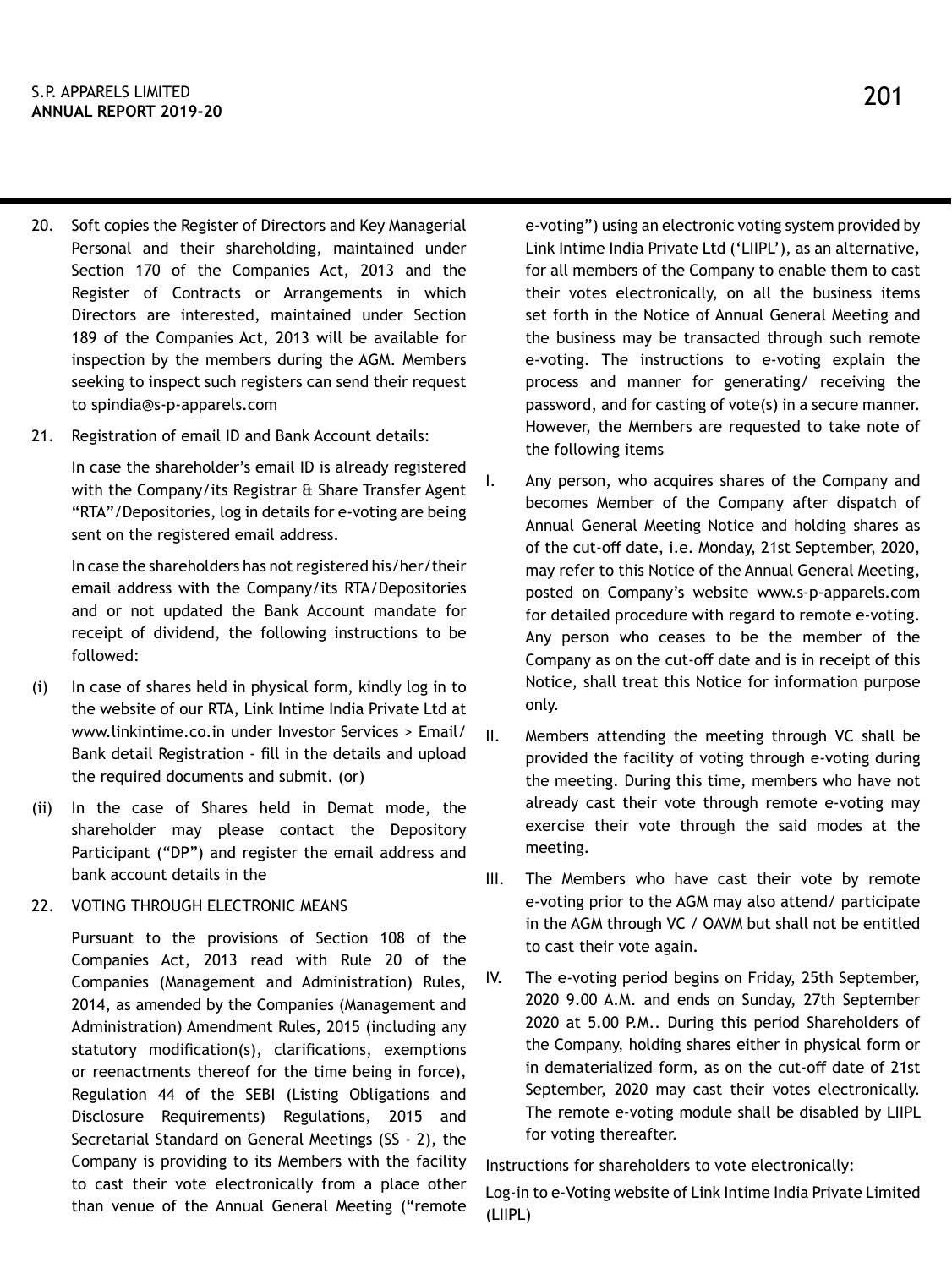- 1. Visit the e-voting system of LIIPL. Open web browser by typing the following URL: https://instavote.linkintime. co.in.
- 2. Click on "Login" tab, available under 'Shareholders' section.
- 3. Enter your User ID, password and image verification code (CAPTCHA) as shown on the screen and click on "SUBMIT".
- 4. Your User ID details are given below:
- a. Shareholders holding shares in demat account with NSDL: Your User ID is 8 Character DP ID followed by 8 Digit Client ID
- b. Shareholders holding shares in demat account with CDSL: Your User ID is 16 Digit Beneficiary ID
- c. Shareholders holding shares in Physical Form (i.e. Share Certificate): Your User ID is Event No + Folio Number registered with the Company
- 5. Your Password details are given below:

If you are using e-Voting system of LIIPL: https:// instavote.linkintime.co.in for the first time or if you are holding shares in physical form, you need to follow the steps given below:

Click on "Sign Up" tab available under 'Shareholders' section register your details and set the password of your choice and confirm (The password should contain minimum 8 characters, at least one special character, at least one numeral, at least one alphabet and at least one capital letter).

|            | For Shareholders holding shares in Demat                                                 |
|------------|------------------------------------------------------------------------------------------|
|            | Form or Physical Form                                                                    |
| <b>PAN</b> | Enter your 10 digit alpha-numeric PAN issued<br>by Income Tax Department (applicable for |
|            |                                                                                          |
|            | both demat shareholders as well as physical                                              |
|            | shareholders).                                                                           |
|            | Members who have not updated their                                                       |
|            | PAN with depository Participant or in                                                    |
|            | the company record are requested to                                                      |
|            | use the sequence number.                                                                 |

| DOB/   | Enter the DOB (Date of Birth)/ DOI as                                                                                                                                                                                            |
|--------|----------------------------------------------------------------------------------------------------------------------------------------------------------------------------------------------------------------------------------|
| DOI    | recorded with depository participant or                                                                                                                                                                                          |
|        | in the company record for the said demat                                                                                                                                                                                         |
|        | account or folio number in dd/mm/yyyy                                                                                                                                                                                            |
|        | format.                                                                                                                                                                                                                          |
| Bank   | Enter the Bank Account number (Last Four                                                                                                                                                                                         |
| Ac-    | Digits) as recorded in your demat account                                                                                                                                                                                        |
| count  | or in the company records for the said                                                                                                                                                                                           |
| Number | demat account or folio number.                                                                                                                                                                                                   |
|        | Please enter the DOB/ DOI or Bank<br>Account number in order to register.<br>If the above mentioned details are<br>not recorded with the depository<br>participants or company, please enter<br>Folio number in the Bank Account |
|        | number field as mentioned in instruction                                                                                                                                                                                         |
|        | $(iv-c)$ .                                                                                                                                                                                                                       |

If you are holding shares in demat form and had registered on to e-Voting system of LIIPL: https:// instavote.linkintime.co.in, and/or voted on an earlier voting of any company then you can use your existing password to login.

If Shareholders holding shares in Demat Form or Physical Form have forgotten password:

Enter User ID, select Mode and Enter Image Verification code (CAPTCHA). Click on "SUBMIT".

Incase shareholder is having valid email address, Password will be sent to the shareholders registered e-mail address. Else, shareholder can set the password of his/her choice by providing the information about the particulars of the Security Question & Answer, PAN, DOB/ DOI, Dividend Bank Details etc. and confirm. (The password should contain minimum 8 characters, at least one special character, at least one numeral, at least one alphabet and at least one capital letter)

NOTE: The password is to be used by demat shareholders for voting on the resolutions placed by the company in which they are a shareholder and eligible to vote, provided that the company opts for e-voting platform of LIIPL.

For shareholders holding shares in physical form, the details can be used only for voting on the resolutions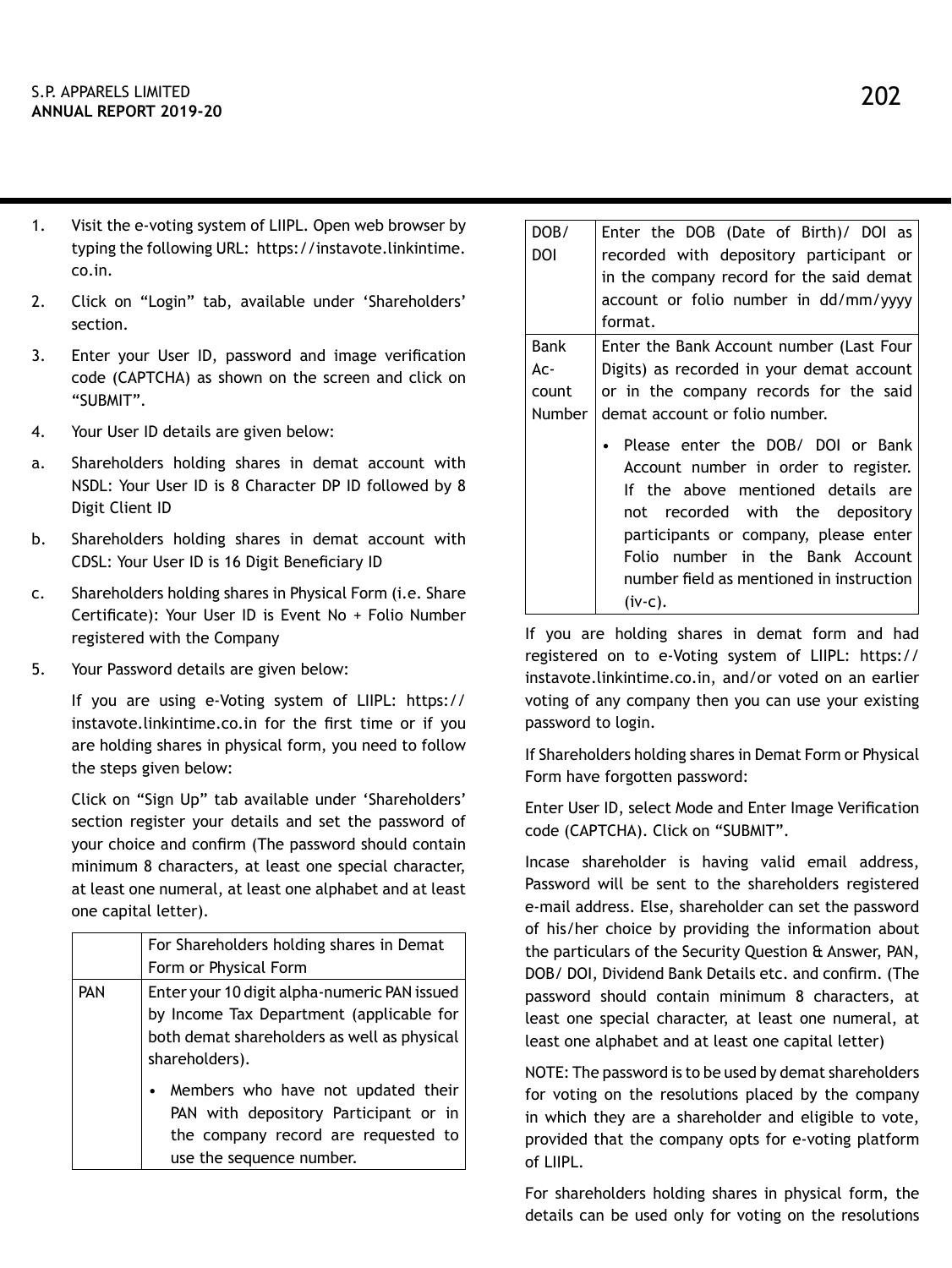contained in this Notice.

It is strongly recommended not to share your password with any other person and take utmost care to keep your password confidential.

#### **Cast your vote electronically**

- 6. After successful login, you will be able to see the notification for e-voting on the home page of INSTA Vote. Select/ View "Event No" of the company, you choose to vote.
- 7. On the voting page, you will see "Resolution Description" and against the same the option "Favour/ Against" for • voting.

Cast your vote by selecting appropriate option i.e. Favour/Against as desired.

Enter the number of shares (which represents no. of votes) as on the cut-off date under 'Favour/Against'. You may also choose the option 'Abstain' and the shares held will not be counted under 'Favour/Against'.

- 8. If you wish to view the entire Resolution details, click on the 'View Resolutions' File Link.
- 9. After selecting the appropriate option i.e. Favour/ Against as desired and you have decided to vote, click on "SUBMIT". A confirmation box will be displayed. If you wish to confirm your vote, click on "YES", else to change your vote, click on "NO" and accordingly modify your vote.
- 10. Once you confirm your vote on the resolution, you will not be allowed to modify or change your vote subsequently.
- 11. You can also take the printout of the votes cast by you by clicking on "Print" option on the Voting page.

General Guidelines for shareholders:

• Institutional shareholders (i.e. other than Individuals, HUF, NRI etc.) and Custodian are required to log on to e-Voting system of LIIPL: https://instavote.linkintime. co.in and register themselves as 'Custodian / Mutual Fund / Corporate Body'.

They are also required to upload a scanned certified true copy of the board resolution /authority letter/ power of attorney etc. together with attested specimen signature of the duly authorised representative(s) in PDF format in the 'Custodian / Mutual Fund / Corporate Body' login for the Scrutinizer to verify the same.

- During the voting period, shareholders can login any number of time till they have voted on the resolution(s) for a particular "Event".
- Shareholders holding multiple folios/demat account shall choose the voting process separately for each of the folios/demat account.
- In case the shareholders have any queries or issues regarding e-voting, please refer the Frequently Asked Questions ("FAQs") and Instavote e-Voting manual available at https://instavote.linkintime.co.in, under Help section or write an email to enotices@linkintime. co.in or Call us :- Tel : 022 - 49186000.
- 23. Process for those shareholders whose email addresses are not registered with the depositories for obtaining login credentials for e-voting for the resolutions proposed in this notice:
	- 1. For physical shareholders please provide necessary details like Folio No., Name of shareholder, scanned copy of the share certificate (front and back), PAN (self-attested scanned copy of PAN card), AADHAR (self-attested scanned copy of Aadhar Card) by email to spindia@s-p-apparels.com.
	- 2. For Demat shareholders please provide Demat account details (CDSL-16 digit beneficiary ID or NSDL-16 digit DPID + CLID), Name, client master or copy of Consolidated Account statement, PAN (self attested scanned copy of PAN card), AADHAR (self-attested scanned copy of Aadhar Card) to spindia@s-p-apparels.com or coimbatore@linkintime.co.in.
	- 3. The company/Registered Share Transfer Agent shall co-ordinate to provide the login credentials to the above-mentioned shareholders
- 24. Instructions for Shareholders/Members to attend the Annual General Meeting through InstaMeet (VC/OAVM) are as under:
	- 1) Shareholders/Members are entitled to attend the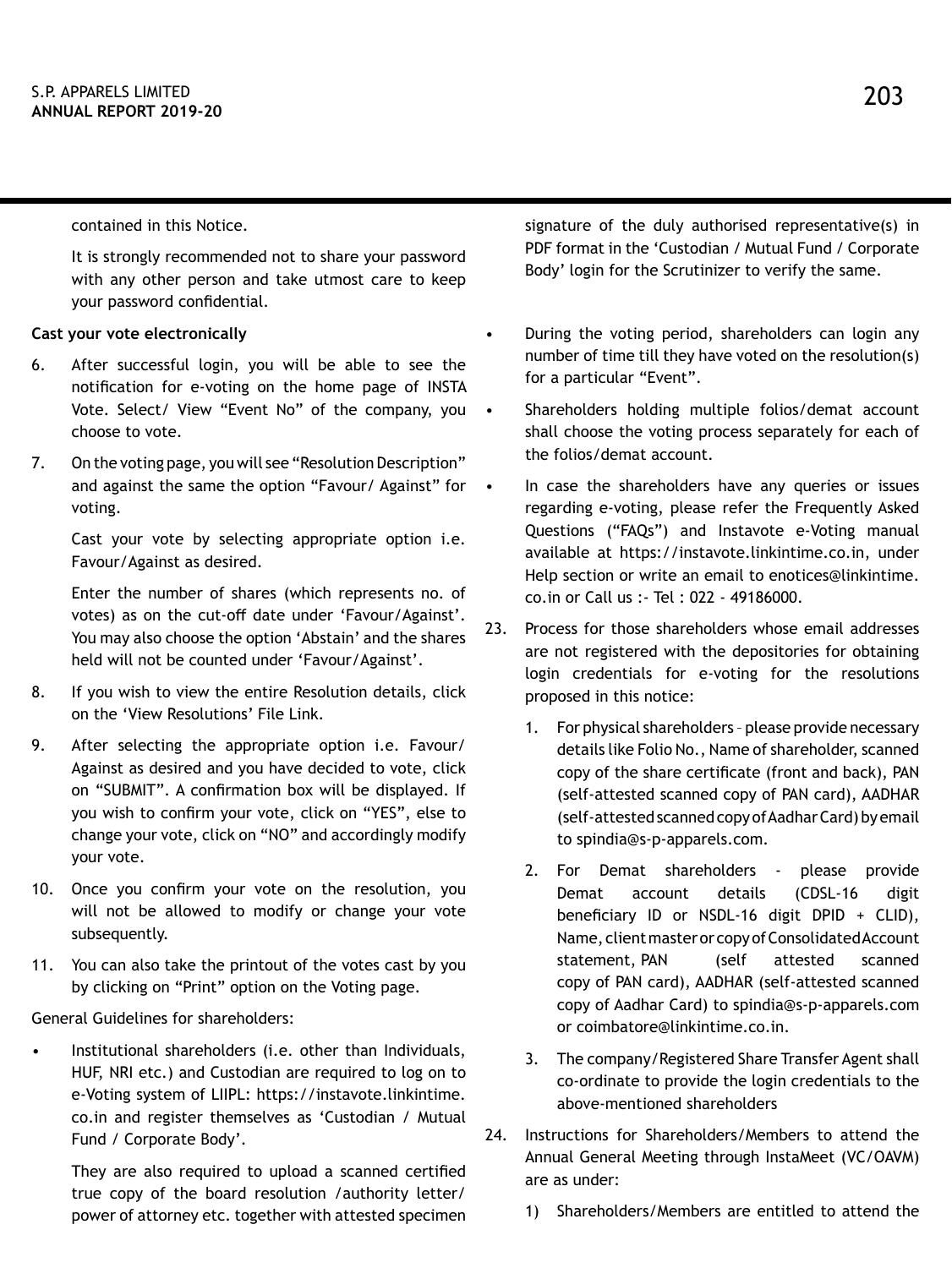204

Annual General Meeting through VC/OAVM provided by LIIPL by following the below mentioned process. Facility for joining the Annual General Meeting through VC/OAVM shall open 30 minutes before the time scheduled for the Annual General Meeting and will be available to the Members on first come first serve basis.

2) Shareholders/Members are requested to participate on first come first serve basis as participation through VC/OAVM is limited and will be closed on expiry of 15 (fifteen) minutes from the scheduled time of the Annual General Meeting. Shareholders/ Members with >2% shareholding, Promoters, Institutional Investors, Directors, KMPs, Chair Persons of Audit Committee, Nomination and Remuneration Committee, Stakeholders Relationship Committee and Auditors etc. may be allowed to the meeting without restrictions of first-come-first serve basis. Members can log in and join 30(Thirty) minutes prior to the schedule time of the meeting and window for joining shall be kept open till the expiry of 15 (fifteen) minutes after the schedule time.

Shareholders/ Members will be provided with InstaMeet facility wherein Shareholders/ Member shall register their details and attend the Annual General Meeting as under:

- 1. Open the internet browser and launch the URL for InstaMeet <<https://instameet.linkintime.co.in>> and register with your following details:
- a. DP ID / Client ID or Beneficiary ID or Folio No.: Enter your 16 digit DP ID / Client ID or Beneficiary ID or Folio Number registered with the Company
- b. PAN: Enter your 10 digit Permanent Account Number (PAN) (Members who have not updated their PAN with the depository participants or Company, shall use the sequence number provided to you)
- c. Mobile No.
- d. Email ID
- 2. Click "Go to Meeting"

Note:

Shareholders/ Members are encouraged to join the Meeting through Tablets/ Laptops connected through broadband for better experience.

Shareholders/ Members are required to use Internet with a good speed (preferably 2 MBPS download stream) to avoid any disturbance during the meeting.

Please note that Shareholders/Members connecting from Mobile Devices or Tablets or through Laptops connecting via Mobile Hotspot may experience Audio/Visual loss due to fluctuation in their network. It is therefore recommended to use stable Wi-FI or LAN connection to mitigate any kind of aforesaid glitches.

In case the shareholders/members have any queries or issues regarding e-voting, you can write an email to instameet@ linkintime.co.in or Call us: - Tel : ( 022-49186175 )

# **Instructions for Shareholders/Members to register themselves as Speakers during Annual General Meeting:**

Shareholders/ Members who would like to express their views/ ask questions during the meeting may register themselves as a speaker by sending their request mentioning their name, demat account number/folio number, email id, mobile number at spindia@s-p-apparels.com from 21st September 2020 at 9.00 AM to 26th September 2020 at 12.00 PM.

The first 20 Speakers on first come basis will only be allowed to express their views/ask questions during the meeting.

Shareholders/ Members, who would like to ask questions, may send their questions in advance mentioning their name demat account number/folio number, email id, mobile number at spindia@s-p-apparels.com. The same will be replied by the company suitably.

Those shareholders/members who have registered themselves as a speaker will only be allowed to express their views/ ask questions during the meeting. The Company reserves the right to restrict the number of speakers depending on the availability of time for the Annual General Meeting.

# **Instructions for Shareholders/Members to Vote during the Annual General Meeting through InstaMeet:**

Once the electronic voting is activated by the scrutiniser during the meeting, shareholders/ members who have not exercised their vote through the remote e-voting can cast the vote as under:

1. On the Shareholders VC page, click on the link for